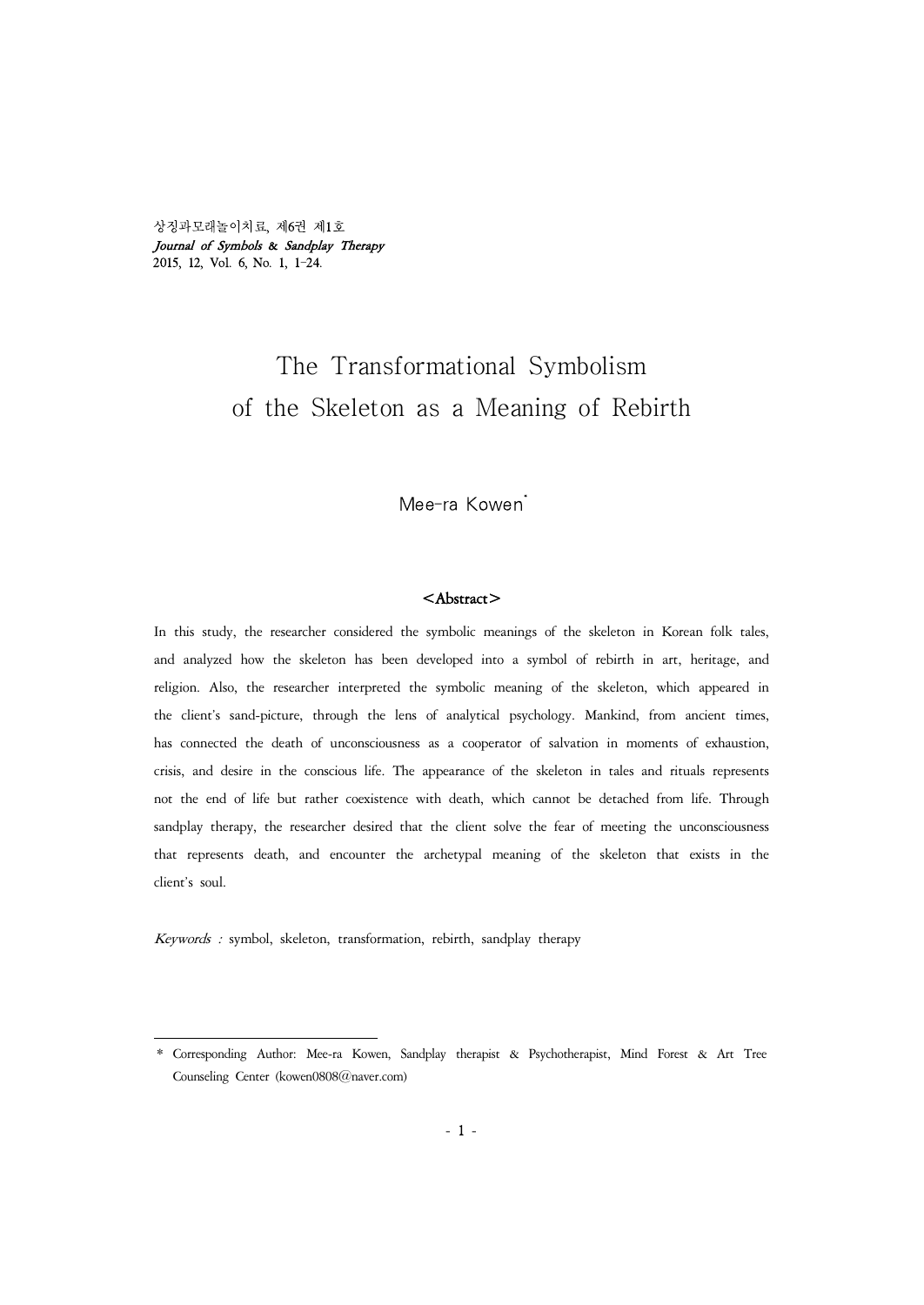## Ⅰ. Introduction

For modern men and women, who enjoy highly advanced conveniences, death is something to be dreaded. It is something they want to avoid. This may be due to their innate predisposition to fear death, and the struggle to escape it. The fact that death is inevitable and that no one can ever "experience" it beforehand exacerbates the fear. Such underlying fear causes them to force themselves to forget death and misguidedly act as if they possess eternal life.

One can be freed from the fear of death by recognizing death as the opposite of life and loving his or her present life. Perhaps that is why people visualize death through arts and rituals. The symbolic representation of death, from an analytical psychology perspective, is transformation and rebirth.

The psyche itself is a unique and direct experience, a prerequisite to the reality of the subjective world. The psyche creates symbols. The basis of symbols is unconscious archetypes, and the forms through which symbols are expressed rise out of representations acquired by the conscious. Archetypes are numinous components of the psyche and possess a type of independence and special energy. Through this force, archetypes are able to draw befitting contents of the conscious. Symbols play the function of the unformer (Jung, 1985/2006, pp. 111).

The skeleton, a symbolic image of the unformer, immediately conjures up an image of death. But the skeleton does not only represent death; paradoxically, it brings the symbolism of the unformer into life. And through such symbolism the skeleton presents abundance and rebirth in the realm of life (Cho, 2013).

In sandplay, skeleton figures-representations of death-can be experienced as symbolic of rebirth through transformation. Such symbolism can also be found in the Bible as the work of God, that is, the Self archetype:

The hand of the Lord was on me, and he brought me out by the Spirit of the Lord and set<br>me in the middle of a valley; it was full of bones. He led me back and forth among them, and I<br>saw a great many bones on the floor of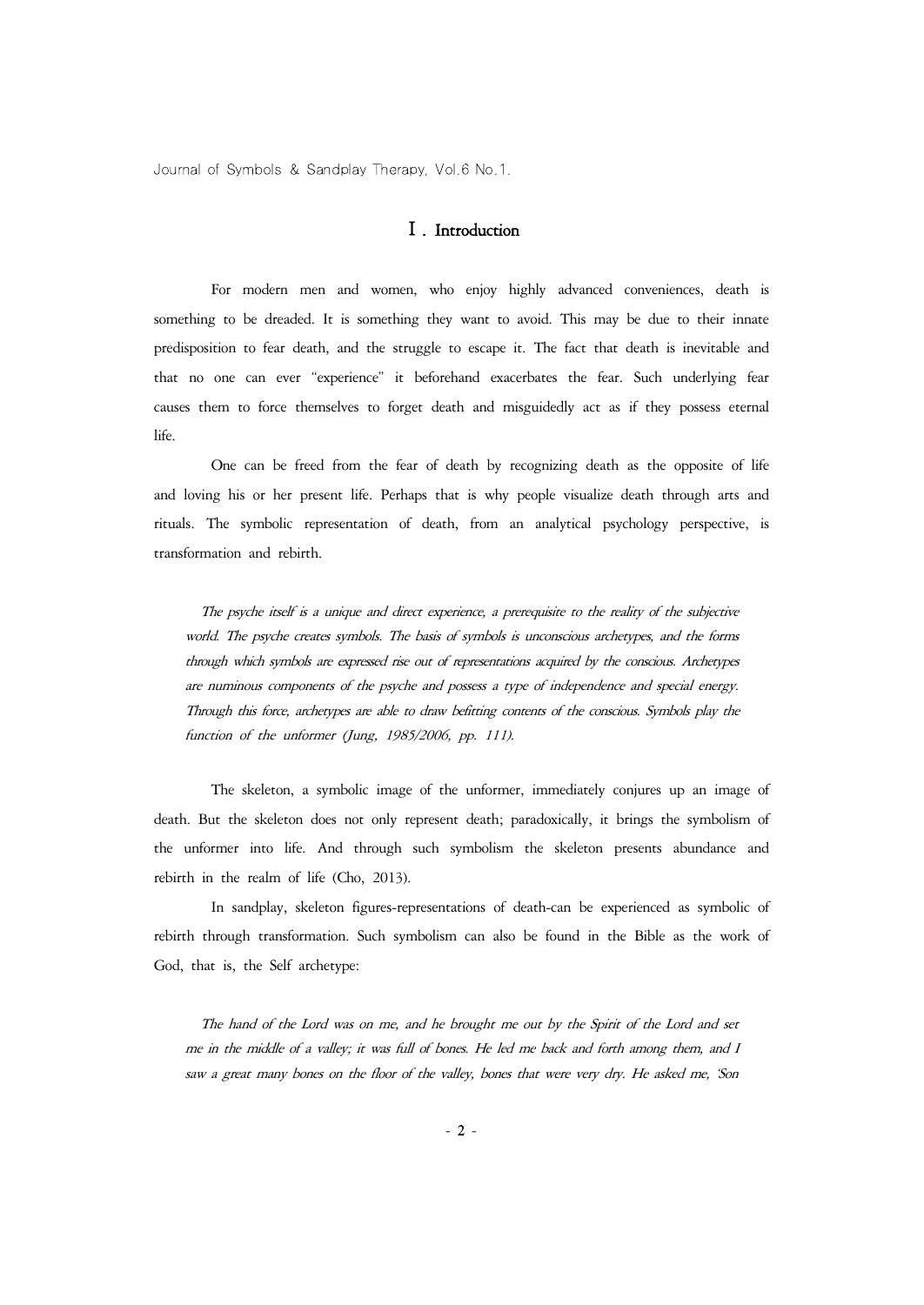of man, can these bones live?' I said, 'Sovereign Lord, you alone know.' Then he said to me, 'Prophesy to these bones and say to them, Dry bones, hear the word of the Lord!' This is what the Sovereign Lord says to these bones: I will make breath enter you, and you will come to life (Ezekiel 37:1-5 New International Version).

The skeleton is spirit that has separated from the body; a medium that connects life and death, and the conscious and the unconscious. The objective of confronting the unconscious is to undergo transformation, which connotes the power to depart from the old and to have the skeleton become the symbol of rebirth.

This paper explores the skeleton as a symbol of transformation in Korean folktales and myths, and how it has developed into a symbol of rebirth in various cultural heritages, arts, and religions. It also interprets the skeleton's symbolic meaning in clients' sand pictures from a psychoanalytic perspective.

#### Ⅱ. The Symbolism of the Skeleton

1. The spiritual meaning of the skeleton and the manifestation of symbols

The dictionary defines the skeleton as the "remaining bones of the body or the head after the decaying of the skin (Lee, 2003)." Sometimes it is used informally in Korea to refer to a pensive head, or an emaciated body. In this paper, the word "skeleton" will be used to widely define the bones forming the framework of the body as well as the head.

Thinking of death while exploring the meaning of the skeleton is perhaps natural. Early humans believed that the skeleton bridges life and death. In African countries it is a common sight to witness people offering skeletons or skulls on an altar and praying to deities during rituals. In addition the skeleton is believed to possess the spiritual power of the dead and thus is used for sorcery or healing purposes. Historical records also reveal that drinking water contained in a skull was thought to cure epilepsy. In ancient civilizations the skeleton had a meaning beyond that of just the bony framework of the dead.

- 3 -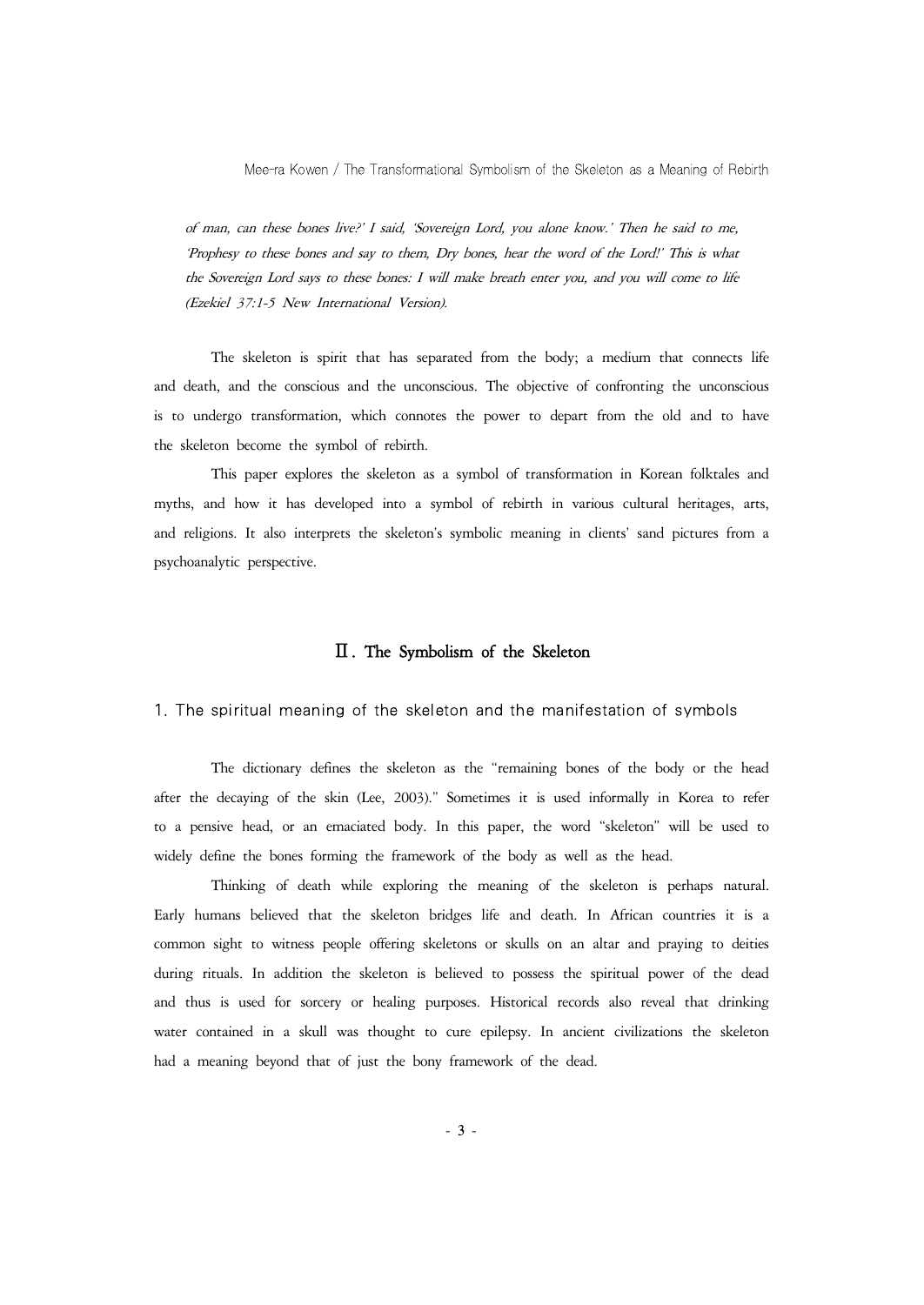The skeleton began to be used as a symbol of death in the West after the 15th century. Before then people considered death as homo totus, in other words, sleeping man, believing that the dead were in a state of prolonged asleep, with the body and the soul becoming one (Cho, 2013). They perceived the decaying body as the dissipation of the soul. Perhaps these believers dreamed of waking up after a period of slumber, or rebirth.

The Middle Ages introduced the idea of separating the soul and body; though the body may decay, the soul would be immortal. As people began to have a firm belief in this concept of "body-soul dualism," they became aware of death in a real sense (Moon, 1999). Macabre works appeared around this time. People carved their decaying selves on their own sarcophagus, which signified their humble confession of their sins before God (Jin, 1997). And when the Black Death spread across Europe, death began to be expressed as dancing skeletons through the artistic genre of the Danse Macabre, or the Dance of Death (Wunderich, 2001).

After the Dance of Death, skeletons often appeared in paintings under the theme of vanitas. The Latin word means "vanity" and, loosely translated, corresponds to the meaninglessness and the transient nature of earthly life. In this genre the death image was<br>often painted together with the symbols of wealth, fame, literature, art, pleasure, and vanity so<br>as to deliver the message that o and pursuits and take time for self-reflection. There are various representations drawn together with death: a crown, jewels or other valuables for wealth and power; books, musical



Figure 1. Danse Macabre (https://en.wikipedia.org/wiki/Danse\_Macabre)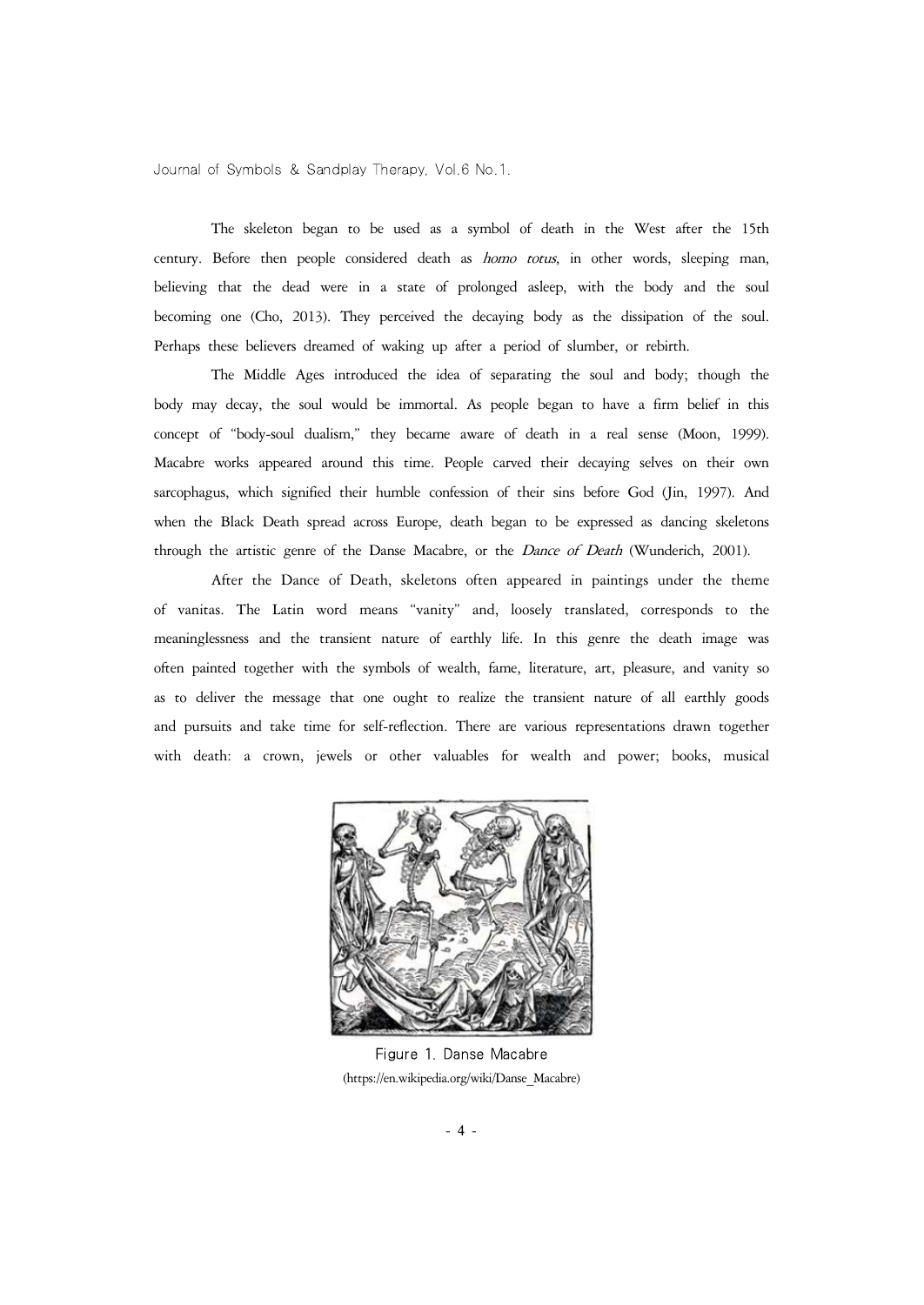

Figure 2. Vanitas (https://en.wikipedia.org/wiki/Memento\_mori)

instruments, sheet music or sculptures for literature and art; pipe tobacco for pleasure; and mirrors for vanity. Objects particularly used often were the opposites of the death symbolism-clocks, flowers and candles that represent the finite nature of time (Cho, 2013).

Memento mori is Latin for 'remember death.' The phrase, which originated in medieval times, still percolates through modern culture and arts, though how it is portrayed has slightly changed in tune with the times. It can perhaps be said that the struggle to live a better life led to an active contemplation of death. The issue of death ultimately leads to a reflection on life, and thus has been an inevitable theme of arts. Visual arts, especially painting, have given birth to numerous symbols of death while expressing mankind's contemplation of death, but nothing has been more effective than the skeleton. The skeleton is both the medium that directly alludes to death and the common image of human destiny. Some may say that medical advances have made even death unfair but in the end, all become the skeletons and ultimately particles that scatter in all directions. This is the very reason why mankind is nothing but a part of nature.

As mentioned above, the primary symbolism of the skeleton is death. Yet for ancient Aztec and even modern Mexican tribes, it symbolizes fortune. Images of the skeleton were also used in honorable religious ceremonies. During the Mexican holiday the "Day of the Dead", many skeletal decorations are used to honor the dead. On this day the dead would take a break after four years of practicing asceticism in order to enter the underworld. And to support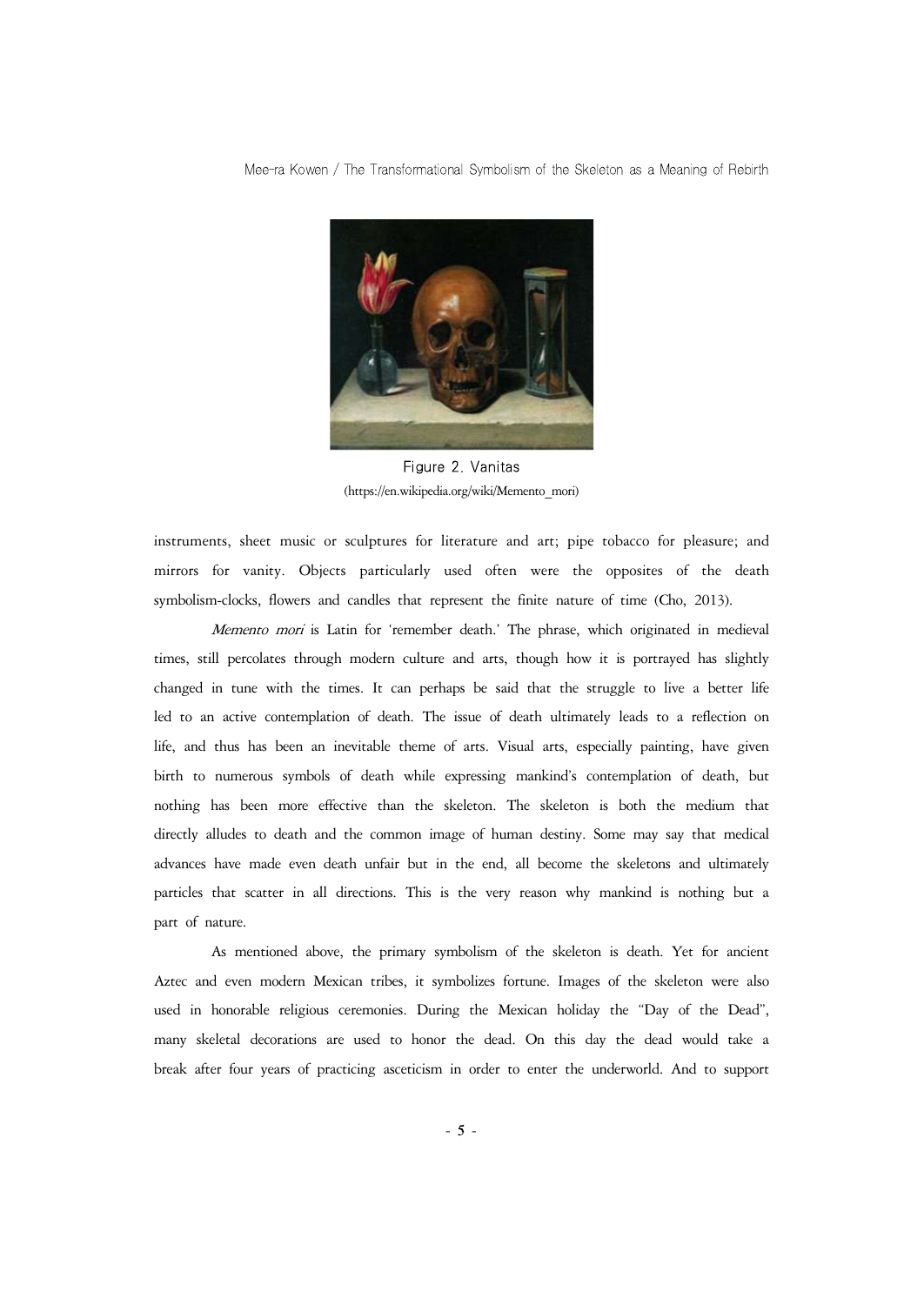their spiritual journey, the living would dress up in the skeleton costumes and hold ceremonies decorated with skeleton-shaped candles. As Mexicans consider death as not just a misfortune but also an ultimate state of liberation, many positive images associated with the skeleton can be found in Mexican culture.

Today the image of the skeleton is used as a warning sign. The skull-and-crossbones symbol is recognized as representing poisonous substances or even the Jolly Roger, the flag of the pirates. Also in the early 19th century, the Turks erected the Skull Tower from the skulls of dead Serbian revolutionaries to celebrate the successful suppression of the First Serbian Uprising against the Ottoman Empire. Now the tower serves as a symbol of the heroic yet tragic struggle for Serbia's independence (Cavendish, 2009).



Figure 3: Jolly Roger (https://en.wikipedia.org/wiki/Jolly\_Roger)

## 2. The skeleton as the symbol of transformation

The process itself is shown through other types of archetypes-what people commonly call the archetype of transformation. These are not personalities; rather they are typical situations, locations, means or methods that symbolize the method of transformation that fits the given circumstances (Jung, 1984/2002, pp. 151).

The picture of the "Philosopher's Tree" below depicts a tree growing from the head of Eve, whose finger is pointing towards the huge skull. The alchemical process is related to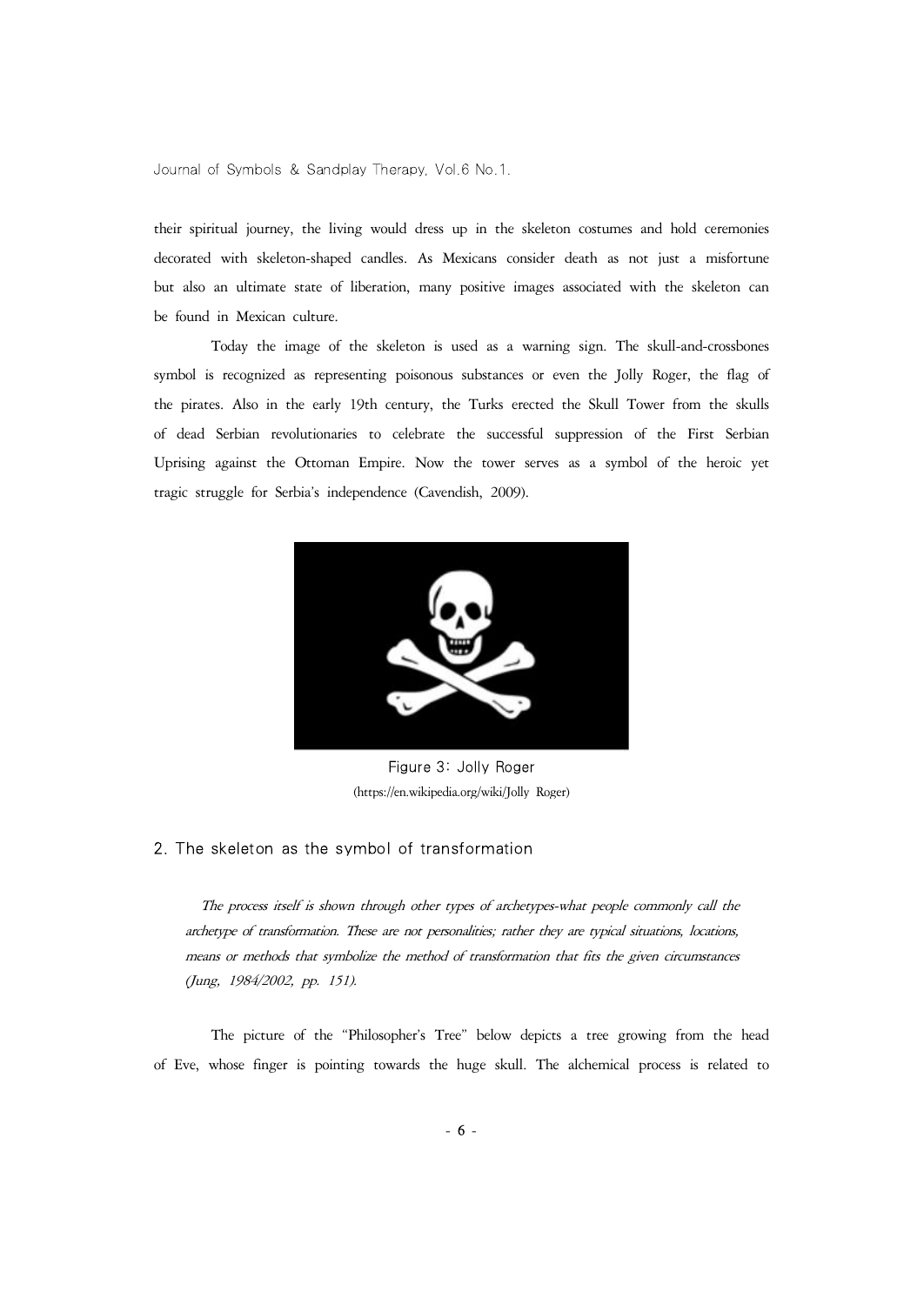the anima's sexual aspect in men and to the animus' head function in women, according to Jung (1984). The raw material of the unconscious is represented as anima in men and animus in women, and it is from this raw material that the philosopher's tree grows. Images of the masculine hero that appear in women's dreams or free associations are the animus, which gradually transforms and resolves the autonomous complex. Jung referred to the rear part of the cranium as a "vessel of transformation" (Jung, 1985/2004, pp. 65), and that the part that contains the brain is where rationality and soul connect and turn into intelligence.



Figure 4. The Philosopher's Tree (Jung, 1985/2004, pp. 66)

The initial form of void is the skull. According to past conceptions the head of the brain is the shelter for the intellectual psyche. Therefore the vessel of alchemy must have a round shape like the head, and thus what is created from the vessel can also be round, that is, simple and whole like the anima mundi (Jung, 1985/2002, pp.113).

The goal of confronting the unconscious is transformation. If no transformation occurs, the unconscious would continue to wield an unchanging amount of influence and people would be unable to ease neurotic symptoms despite analysis and self-understanding. According to Jung (1985), many of those who do not fall into the category of neurosis have "a skeleton in the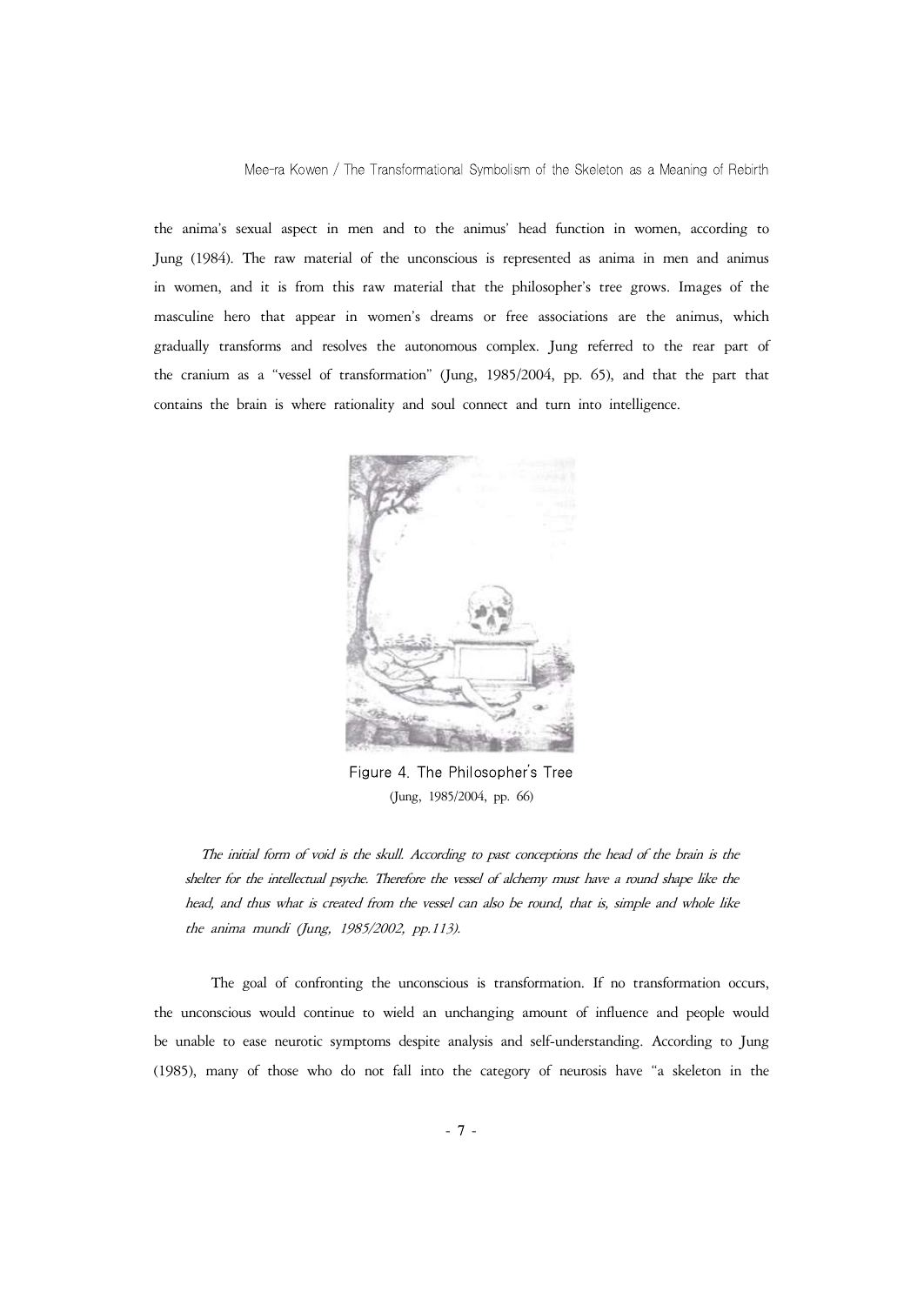cupboard," or "residues" of chaos. People have become so adapted to their difficulties or problems that they find them insignificant for the clarification of meaning. The "skeleton in the cupboard" would appear in one's dream in the form of association and play a transformative role. This is precisely why it is important to explore the skeleton as a symbol of transformation.

The skull's symbolism of transformation can also be seen in a well-known Korean Buddhist legend of Venerable Wonhyo1). In 661 AD he and a close friend were traveling to Tang China, where they hoped to study Buddhism further. In the middle of their traveling, the pair was caught in a heavy downpour and forced to take shelter in a cave. During the night Wonhyo awoke desperately thirsty, and in the darkness reached out to grasp a gourd filled with cool, refreshing water, which he gratefully drank. Upon waking up the next morning, however, Wonhyo discovered much to his amazement that the vessel from which he had drunk was a human skull full of filthy rainwater. Appalled, Wonhyo vomited. Startled by the experience of believing that a gruesome liquid was a refreshing treat, Wonhyo was astonished at the power of the human mind to transform reality (Jogye Order of Korean Buddhism 2015).

The skeletons are portrayed as a medium for transformation even in old Korean folktales. "The Transforming Skull" is a good example: One day, a man witnessed a fox transform into a beautiful woman by wearing a human skull over its head. He stole the skull from the fox and discovered that the skull had the power to transform anything into a beautiful woman. He therefore put the skull over a dog's head and walked home together with her. When the man's wife caught sight of them together, she was infuriated, thinking that he had taken a concubine, and became bedridden. Only when the husband explained what had happened did the wife become relived and forgive him (Park, 1987).

The theme of transformation through the human skull can also be found in the folk tale "Lee Sun-pung and the Fox": Lee Sun-pung was a middle-aged man of iron will. One day when he was working in the fields, he heard laughter coming from a cave under a hill. Curious, Lee looked inside to discover an old fox grinding a human skull on a rock to fit its

<sup>1)</sup> A Buddhist priest (617-686) who is considered the greatest of the ancient Korean religious teachers.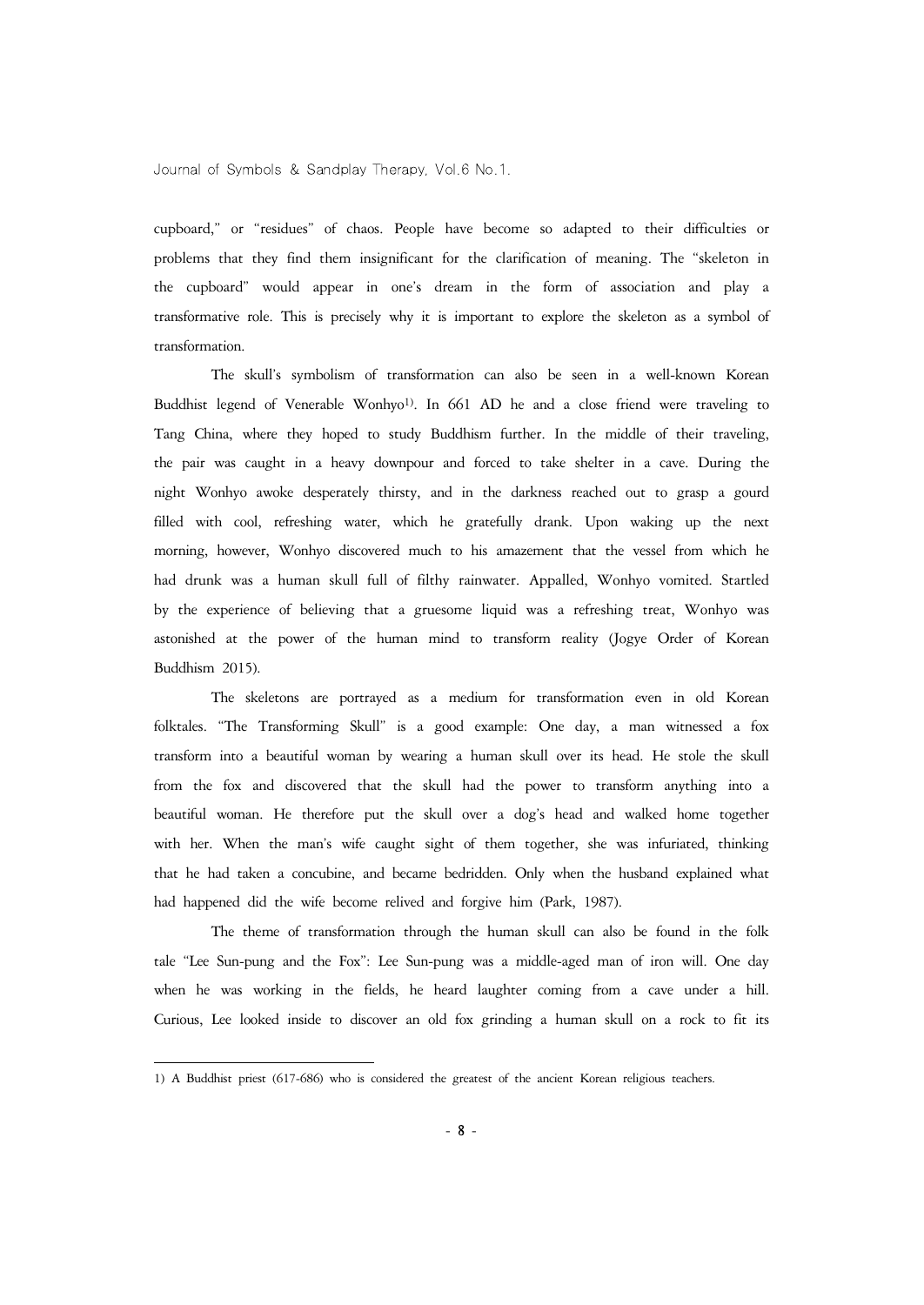head. Remembering the story that an old fox can transform itself into various forms by wearing a human skull, Lee silently watched the fox in action. After a good while, the fox fitted the skull over its head. When it emerged from the cave, the fox transmuted itself into a fine old gentleman. The old man began to walk down the hill and Lee followed him at a distance. The old man reached a village, and as soon as he entered, the entire neighborhood began to suffer from a mysterious disease. The old man began to spread the word that he was the only one who could cure the disease. People began to come to the old man for help and miraculously he cured the sick just by touching them. Because he demanded large sums of money for his treatment, however, only the rich were able to afford it. In only just a few days the old man was able to rake in the entire village's fortune. Lee, who knew everything, was determined to kill the fox-turned-man. Thus one day as the old man was leaving a patient's house, Lee stabbed him with a knife. The old man turned back into a fox with 99 tails and ran away (Jin, 1992).

The fox is a byword for transformation in traditional Korean tales. But what is peculiar in the above mentioned story is that the fox was transformed by wearing a human skull over its head, whereas in typical Korean tales it is typically achieved by doing a somersault. And the fact that other animals like the dog were also able to transform themselves leads us to conclude that the transformative power belongs to not only the fox but also the skull. The skeleton allows the fox to understand and accommodate its innate transcendental capability to transform. The fox is no longer a transformative being, but a medium that delivers the skull with transformative power to mankind.

These traditional stories show a change in the perception of the transcendental ability to transform. Symbolically, the stories represent the idea that even humans are able to obtain the capability to transform through skulls, or skeletons, which foretells the manifestation of consciousness that differentiates the realm of surrealism from the realm of reality.

People cannot transform with reason and rationality alone; they are able to transform through the Self archetype which is an innate potential. When transformation is inevitable, the gradually-collapsing coping mechanism that was at work so far would be compensated unconsciously through the archetype of a different form of coping mechanism. When the conscious becomes activated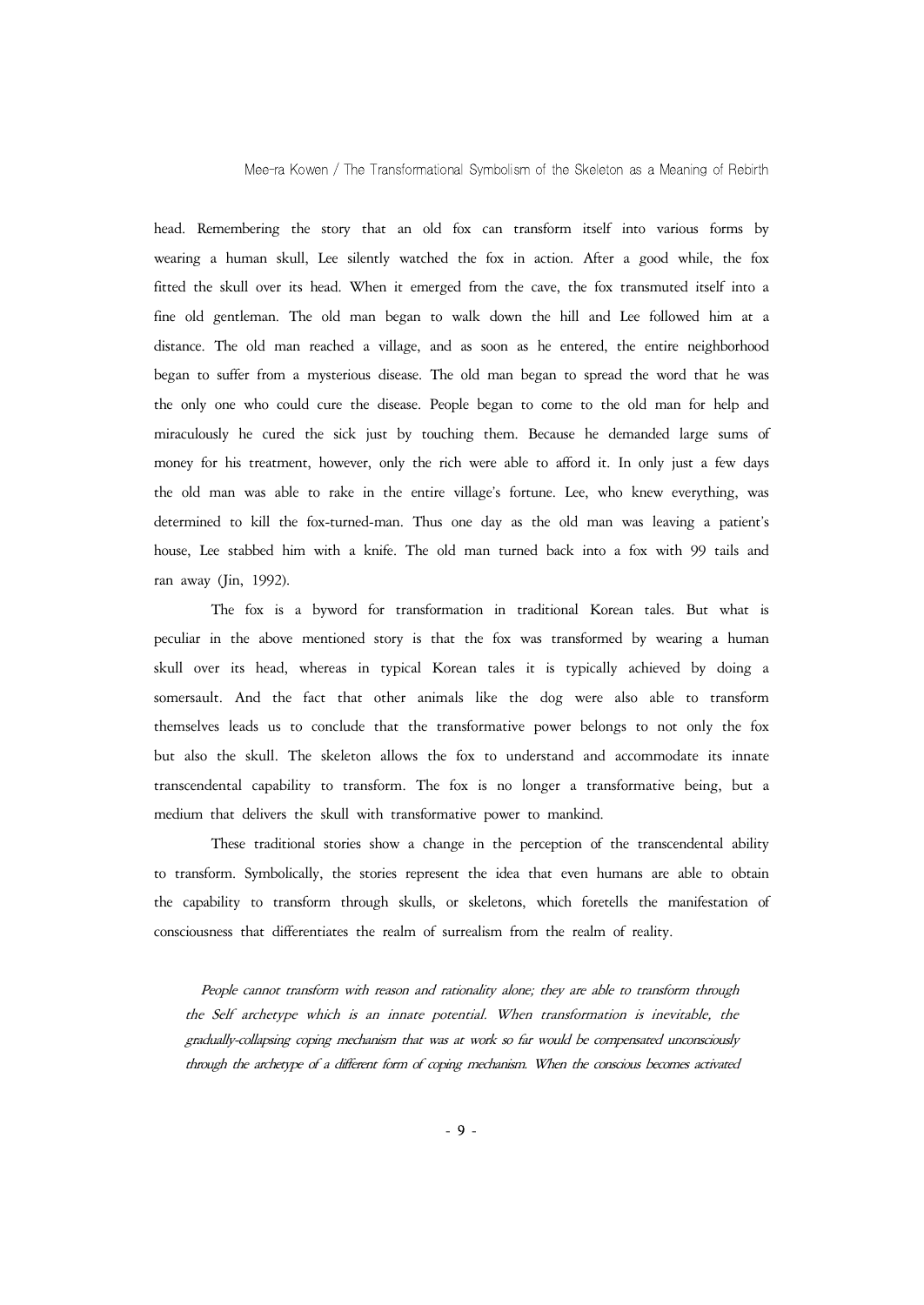and successfully interprets the given archetype, in its meaning or in a time-appropriate manner, only then transformation with a sense of vitality will occur (Jung 1985/2006, pp. 118).

#### 3. The skeleton as the symbol of rebirth

The skeleton's primary symbolism is death. But it does not just stay in the death symbolism. Paradoxically, the skeleton presents abundance and rebirth to the realm of life; in other words, concealed also in the skeleton is the symbolism of rebirth. One common theme in traditional Korean folk tales is the theme of the skeleton returning the kindness of men. The message of such tales is that the power that drives the death symbolism to transfer to the secondary symbolism of abundance and rebirth lies within the living. The skeleton, which enters life as a personification of death, connects life and death as well as enhances life, and such paradoxical cognizance of death are well portrayed in the Korean folk culture (Cho, 2013, pp.317).

The secondary symbolism of rebirth and abundance functions at a deep, metaphorical level. A theme that often appears in old Korean tales, passed down from generation to generation, is the skeleton repaying a person's kindness. The symbolism of rebirth in these stories appears through mankind's desire for a prolonged life, and abundance is realized by the skeleton's compensating for what is absent from the protagonists' lives. These stories have been passed down from generation to generation in the form of folklore. The idea that the skeleton should not be treated carelessly is an expression from the collective unconscious that death ought to be respected.

An interesting tale titled *Imjangokgohaemyeongbo*<sup>2</sup>), literally meaning "the story of a skeleton that repaid kindness," has the theme of a skeleton returning an act of kindness. As the title itself suggests, the story is of a Confucian scholar who found an abandoned skull on his way to the capital to take the state examination. He dug a hole and buried the skull properly, and the skull repaid him by enabling the man to win first place in the examination (Jeong, 2005)

Another story of this theme that is still passed down orally today is "The Man Who

<sup>2)</sup> A story found in Cheonyerok, ahistorical story book compiled by a civil official named Lim Bang at the end of the Joseon Dynasty (1392-1897).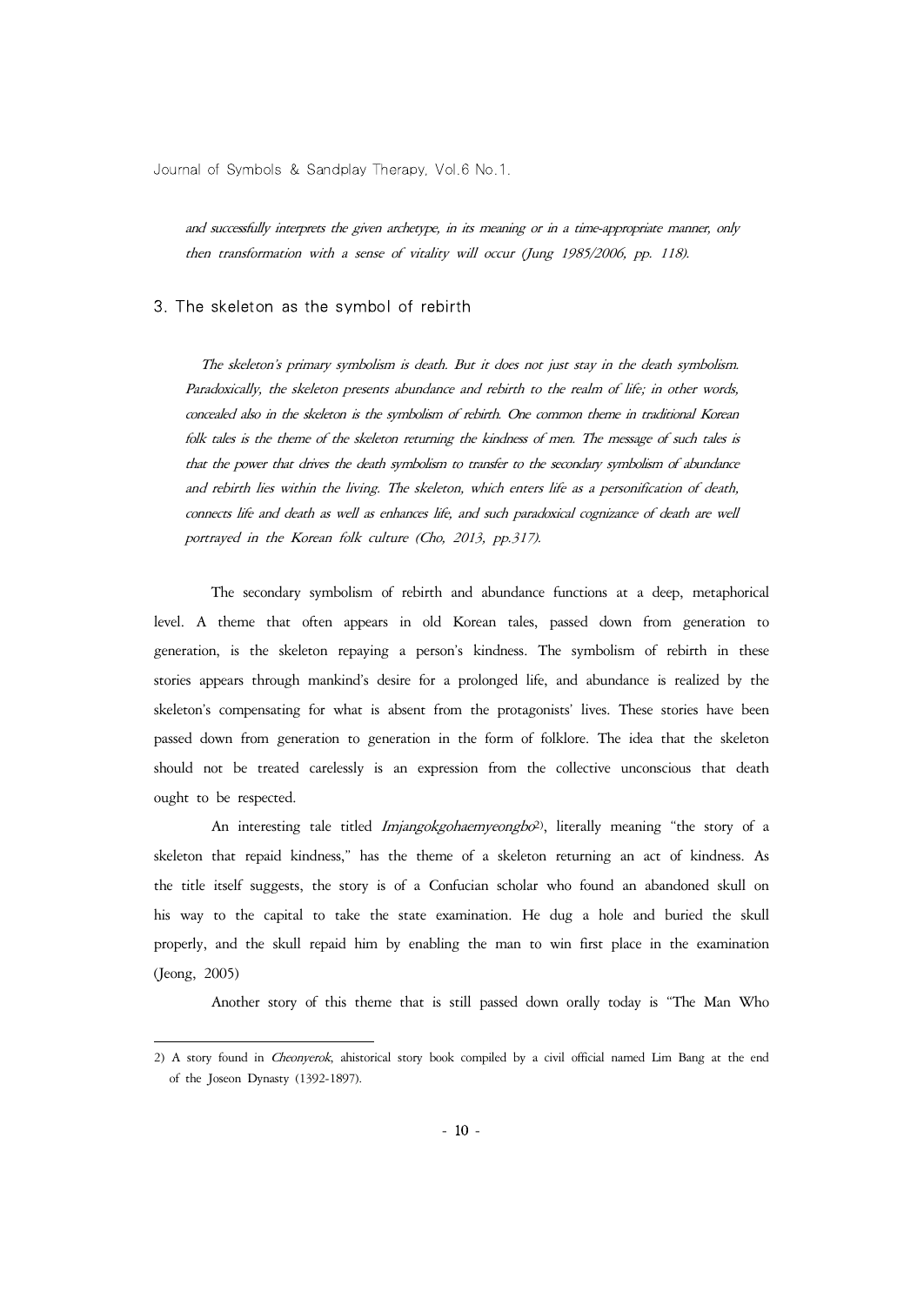Got Married After Burying the Skull of Hong Jang-goon."3) The story starts with a maiden declaring that the man who writes the finest poetry will become her husband. A bachelor, who wishes to get married, finds Hong Jang-goon's skull, which was drifting down a stream and buries it properly. As a way of repaying him, the spirit of Hong gives the man the ability to write excellent poetry and he is able to marry the maiden (Cho, 2013).

Another Korean folk tale, which originated from Jeju Island, is "The Skeleton That Repaid Kindness." A man named Sosaman went into the forest to cut wood and found an abandoned skull on the ground. He took the skull home and enshrined it in a pot, and the skull repaid his kindness by extending his life from thirty years to 3,000 years.

In all aforementioned stories the protagonists-a scholar who hoped to pass the state examination, a man who wanted to get married, and a man who wished to live longer-unanimously shared the want of something lacking in their lives, whether it was small or big; they desired to fulfill their needs.

Death is a universal symbolism of the skeleton in all human cultures. We often notice skeletons becoming a symbol of life-the opposite of death-as was the case in ancient hunter-gatherer societies. Then the skeleton was considered a place where the soul indwelt. Nevertheless, more fundamentally it symbolizes death. But the common theme in the above mentioned Korean folk tales is that the skeletons were all abandoned and not taken care of for a long time. The message of the skeleton stories is that skeletons should not be neglected. In other words, the stories reflect the idea in the collective unconscious that death should be well taken care of. Having a sincere attitude towards death is connected to having a good communication with the spirit.

What do ancient cultures say about people's cognizance of death? This question raises the need to consider two different cases. First is the ancient belief in animal bones expressed in myths or rituals related to animal ancestors, and the other is the belief in skeletons handed down by tribes that have the practice of headhunting (Cho, 2013).

The indigenous peoples of Siberia and the Ainu people of Japan all shared folk beliefs and rituals that considered the bear as a deity, or their ancestors or siblings (Kang, 2007). The

<sup>3)</sup> This story is taken from a series of 82 books and three supplements. The research project for these books took place from 1979 to 1985, and the books were published over the period of 1980 to 1992.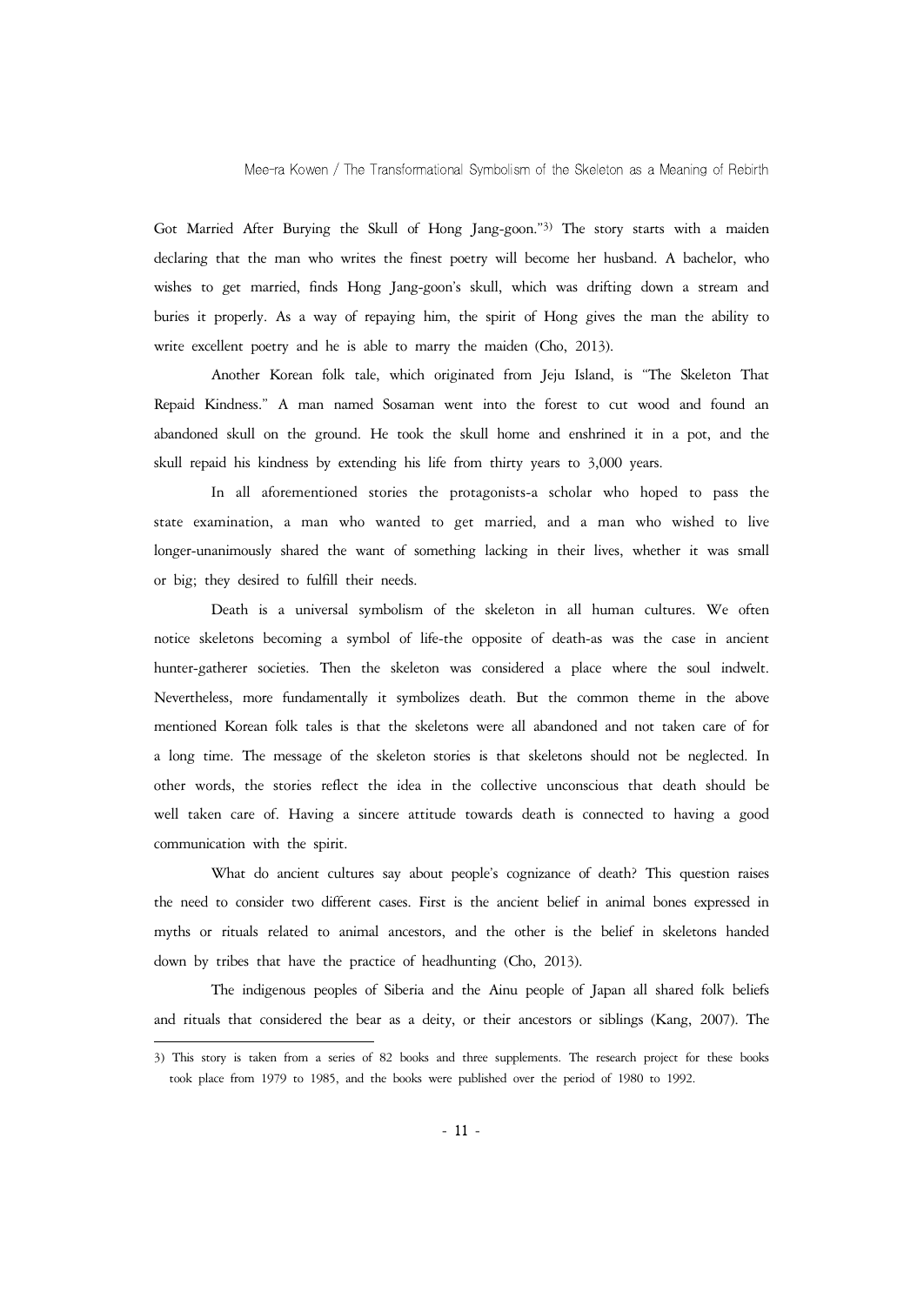Khanty of Siberia, who were once both hunters and nomads, traditionally enshrined bear heads in their homes and worshiped them as guardians. The Ainu, both fishermen and hunters, also brought skinned bear heads home to be stored. The head of the bear was separated from the rest of the carcass and set upon a pole called ke-omande-ni, that is, "the pole for sending away." It was placed among a number of other skulls remaining from earlier feasts. The ensuing festival continued for days until all the bear meat was consumed (Newmann, 1973). These people believed that the community's sharing of the bear meat and worshiping the specially-placed skulls would allow the spirit of the bear to be reborn through the skulls. It is clear that ancient hunter-gatherer societies shared the notion that animal spirits were born again through the skeleton.

Worship of the skeleton can also be found in an origin myth of the Chinese Wa people: The first Wa originated from a couple who spent their early phase as tadpoles. They later transformed into frogs and then into monsters. They lived in a cave and consumed animals for food. One day they went to a faraway village foraging for humans, and took the remaining human skull home. After that they began to have many children who assumed human form. Thus the couple worshiped the skulls. And right before they died, they left a will for their children to make offerings of human skulls even after their death (Cho, 2006, pp.240).

Another relevant ancient myth is as follows: In ancient times, the sky and the ground were so close to each other that people could not sow seeds to grow crops. Knowing this, the sky deity Meiji informed the people that they would be able to plant seeds in the ground if they offered a human head. Upon hearing this, a man beheaded his foster son and offered his head. The sky soared high up in the air and the people were able to sow.

The skeleton presents the people with fertility in the former story, and good harvest in the latter. These stories are about people's wishing for fertility and rebirth at the level of the collective unconscious. As mentioned before, ancient hunter-gatherer societies believed in the relationship between skeletons and rebirth. The stories also contain the beliefs that souls dwell in both animal and human skeletons, new lives are formed from these souls, and those who revere them as deities are gifted with new, abundant lives (Cho, 2013).

- 12 -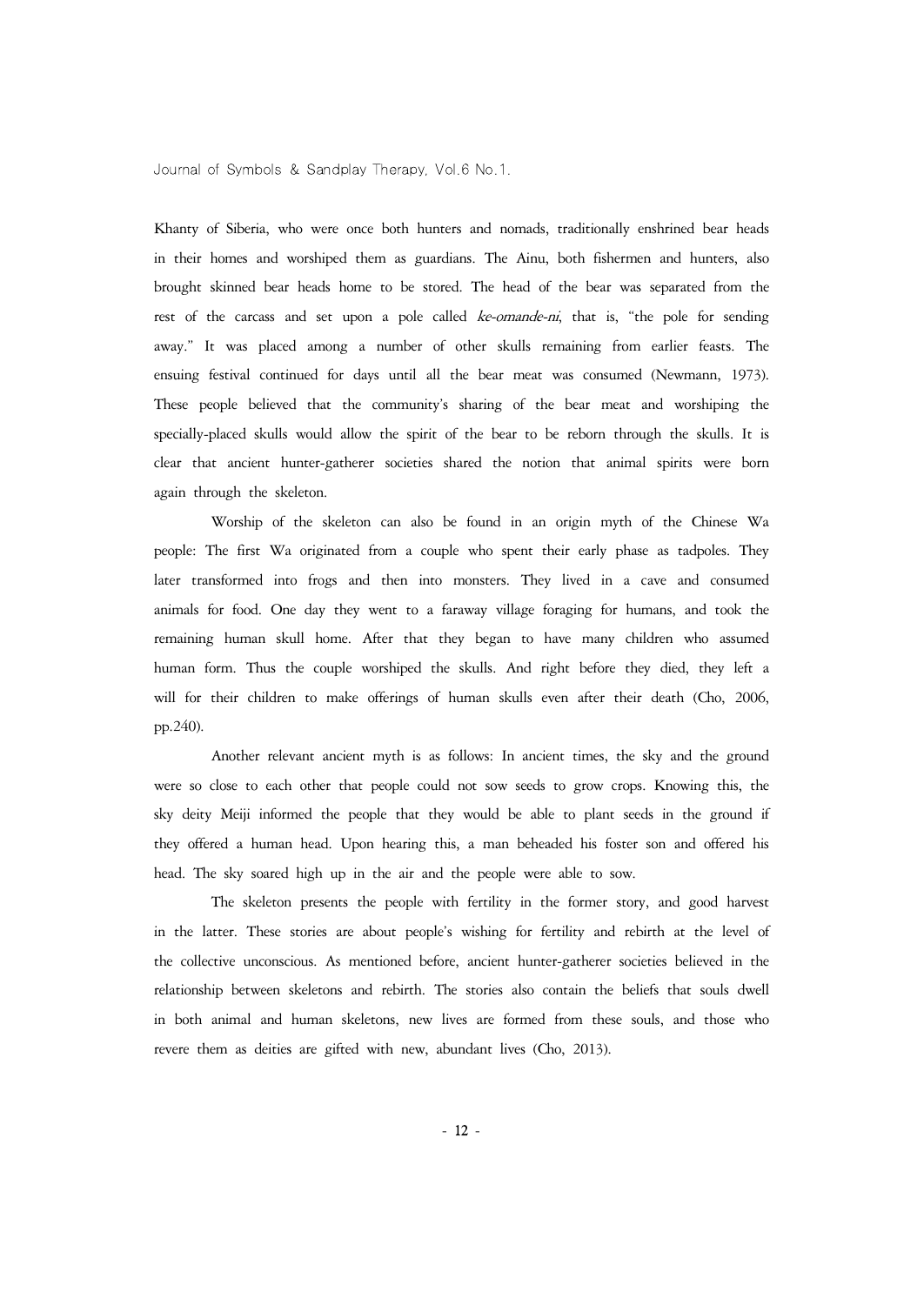The fact that the skeleton is part of rituals and our daily lives means that we are continuously in touch with, or in access to, its symbolism: death and rebirth. Such access creates a realistic faith inside our mind. The and fertility, longevity, and so on. Jung (1985) claimed that ancestors' spirits played a key role in primeval rituals for rebirth. Identification with ancestors or animal deities through spirit meant, psychologically, the union with the unconscious, and it was also the expression of the desire for rebirth. In these rituals, the skeleton served as a channel that connected the world of death to the world of everyday reality.

Catacombs are another example where the skeleton was not a symbol of death but revered as the vestige of the ancestors (Jung, 1985/2006, pp.294). The term was derived from the Greek for "corners in low-lying grounds." It referred originally to the cemetery of the martyr Saint Sebastian, but was extended by the early 16th century to refer to any subterranean receptacle of the dead after Christian underground burial sites were discovered. These cemeteries were usually dug 10-15 meters below the ground. The tunnels, formed both perpendicularly and horizontally, are less than a meter wide and about two meters high and connected to many floors through stairways. The tunnels also lead to wide, room-like open spaces that serve as chambers for teaching believers. Alcoves are also created on the walls of the tunnel in a fixed pattern to preserve the skeletons of deceased brethren. During the period of Roman persecution, Christians used the underground tombs as a hiding place and place of worship. The sites are visited by many Christian pilgrims even today. Worship in a place where the skeletons are preserved identifies the dead with the reborn.

In a way the church is the hero's grave (the underground burial ground Catacomb!). The believers go down the grave to be born again with the hero. Undoubtedly the implicit meaning of the church is the maternal body. From a tantric perspective, the inner part of the temple is the inner part of the body. And the Adyton, the sanctum sanctorum, was called garbha griha, the place where the seed germinates or the womb chamber (Jung, 1985/2006, pp.294).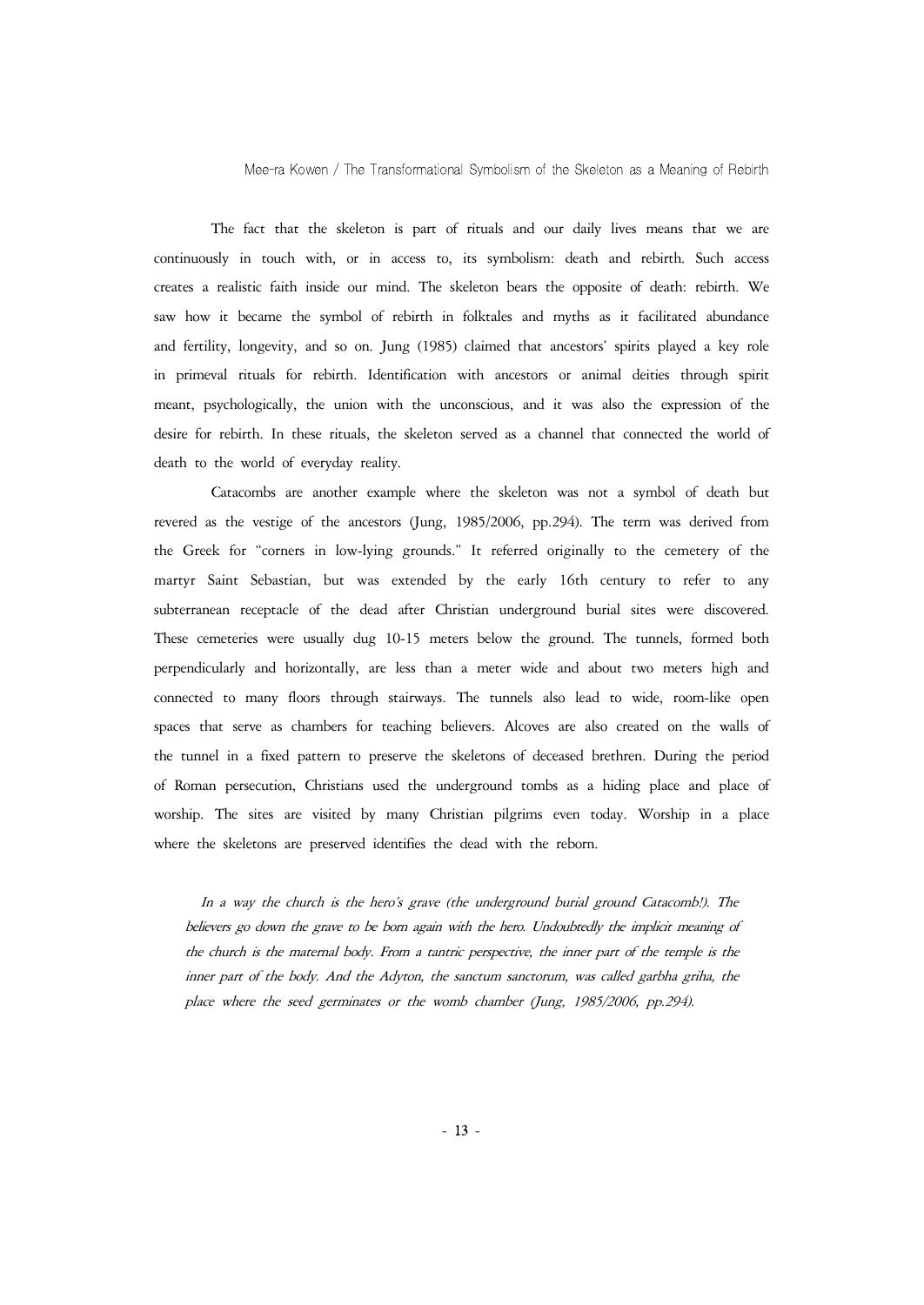

Figure 5. A catacomb (https://en.wikipedia.org/wiki/Catacombs)

The name of the hill where Jesus was crucified was Golgotha, derived from a Hebrew word meaning "skull." In some Christian and Jewish traditions, the name Golgotha referred to the location of the skull of Adam. Death and sin came into the world because of Adam's sin, and Jesus saved mankind from sin by dying on the cross. The cross is a symbol of the tree of life, and concomitantly the tree of death. Golgotha, where this tree grew, was a place that bore the idea of rebirth through resurrection.

#### 4. The skeleton in sandplay therapy

According to Jungian theories the Self is in the unconscious-a place of wisdom-and the central order and principle of personality. The conscious aspect of the psyche is the ego but this is not the personality in its entirety. The ego and the Self are mutually connected and when there is communication between the two, the individual would be able to live a life closest to self-actualization, feeling more balanced and alive. It can be said that sandplay therapy is an effective means to seek for and to create a bridge that can connect the ego and the Self (Friedman & Mitchell, 2007, pp.5).

In the following section, the skeletons that had appeared in clients' sand pictures will be analyzed according to their symbolic meanings as described above: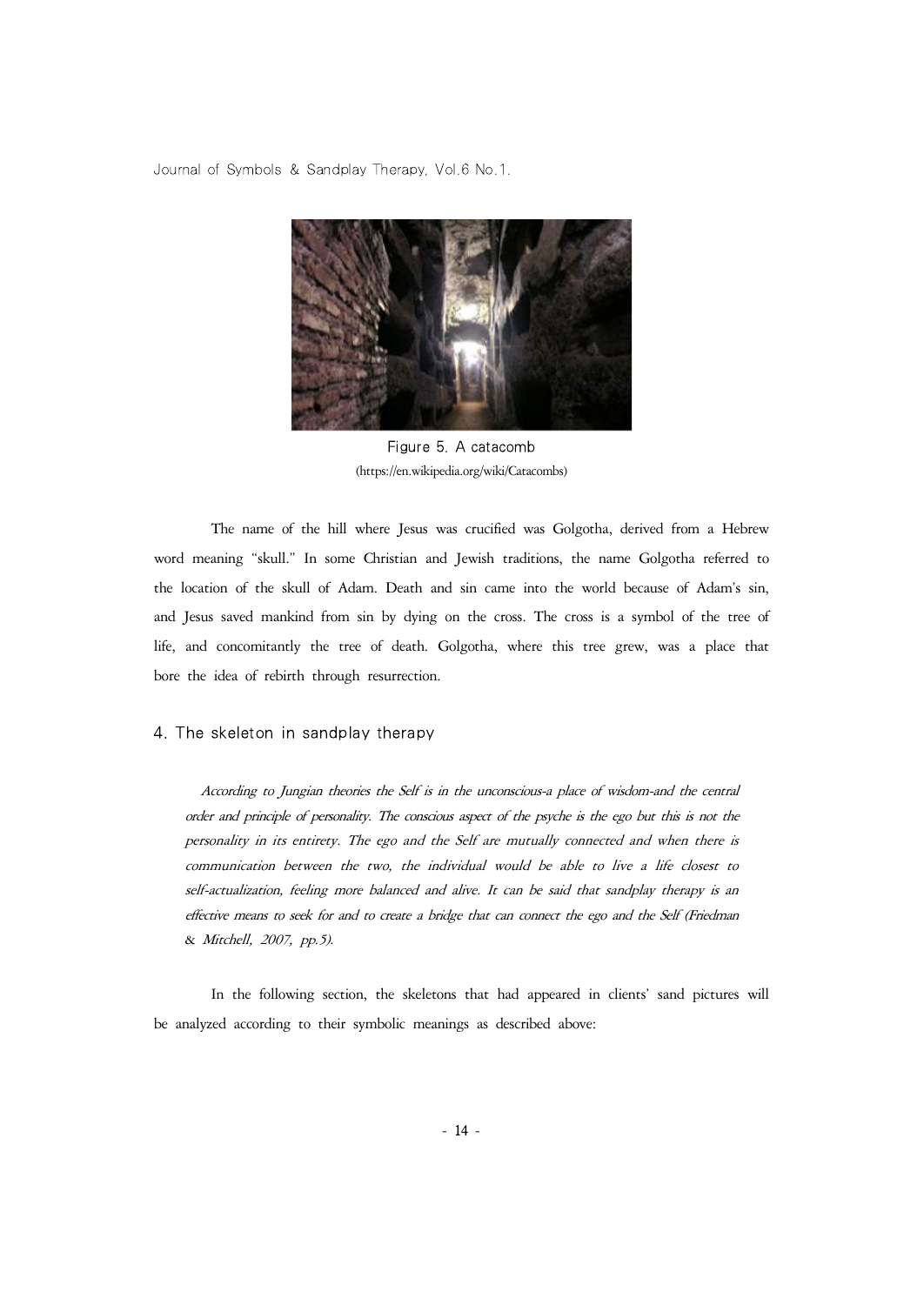

Figure 6. Sand picture 1



Figure 7. Sand picture 2



Figure 8. Sand picture 3

After playing with sand for a while, he brought a cave figure and buried it. Wondering aloud, "Is there a house?" he looked around the shelf and brought a small igloo figure, which he also buried in the sand. He then unearthed the cave and carefully brushed the sand off it. He fenced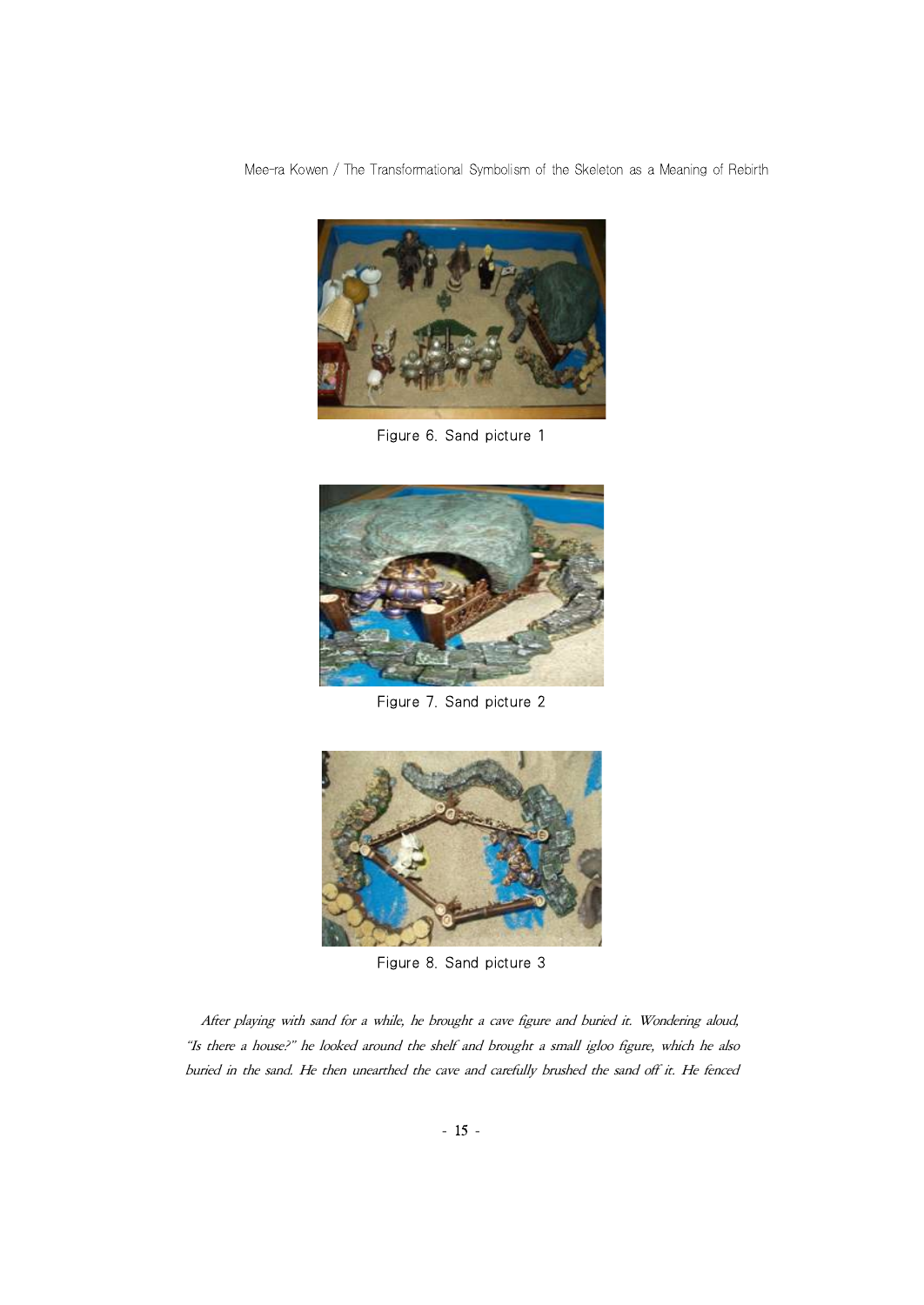the area where a skeleton and a robot were fighting, and covered the entire area with the cave. The Korean flag and the American flag clearly divided the two different areas that were engaged in a conflict. "I think Korea, where Jesus is, is stronger," he said. The modern soldier figures<br>were replaced by medieval-looking knights in armor. Other figures-a beetle and a stag beetle in a<br>fight, a man in a wheelcha sandtray but then were later returned to the shelf. The client was having fun by placing the figures of his choice.

(From the therapist's observation journal, June 2015)

Figure 6 was the first sand picture created by a 10-year-old client. He was the younger of fraternal twins and the mother had a cesarean when giving birth to the brothers. Due to the mother's hardship with nurturing two children at once, the client as an infant was often taken to his relative's house to be taken care of. Thus he was hardly breast-fed. The client's main problems, as reported by the mother, were that he was extremely quiet and unfocused, his ability to communicate was behind that of his peers, and he often verbalized incomprehensible words.

In the sand picture above, the psychological tension was maximized with the symbolism of the conflict between good and evil. It could be said that such tension between good and evil was an unconscious representation of a spiritual being that could judge and punish itself in the client's life. The manifestation of the opposites heralds the union towards the Self, the symbol of wholeness. The Self has both light and darkness.

As Kalff said (1989) a client's first sand picture forebodes a deep conversation with the psyche, with whom the client will walk together on his or her journey. The skeleton can be seen in both Figure 7, which is a close-up of the cave, and Figure 8, which is a picture taken without the cave. The right side of the sandtray was where the client created his first work in the entire scene, and it was particularly important as he took the effort to hide the cave under the sand. Silence was kept in the room so that the client would be able to fully concentrate his breathing and movements while doing the work.

The cave is a mother archetype, symbolizing the womb carrying a new life (Ackroyd,

<sup>4)</sup> The main protagonist of the Japanese anime and manga, One Piece. His lifelong dream is to become the Pirate King by finding the legendary treasure left behind by the late Pirate King.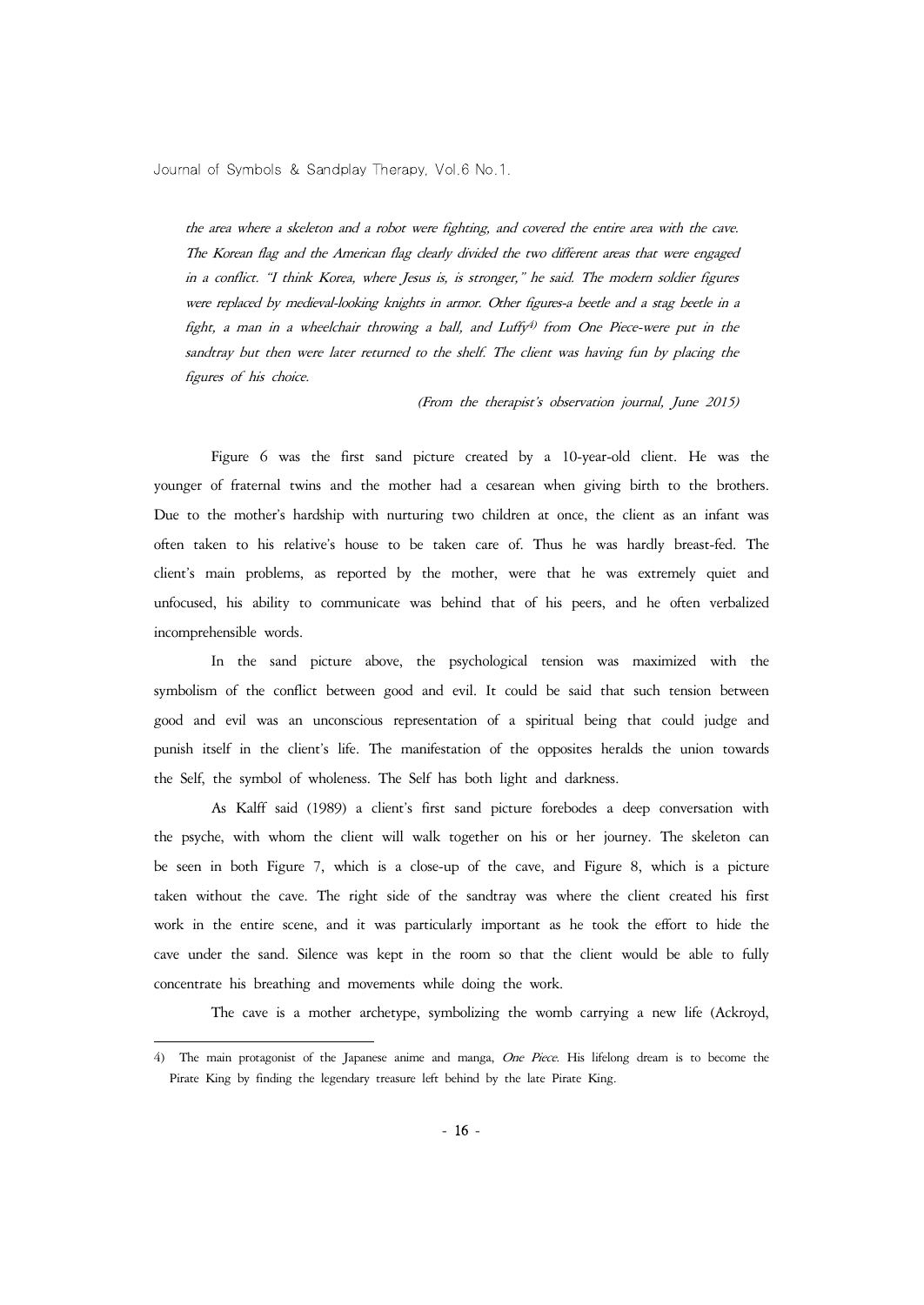1993). It is also a symbol of the unconscious. The formations of wooden fences and stone walls in the client's picture are reminiscent of the shape of a womb. Inside the formations, a robot figure that the client called "a strong monster" and a winged skeleton are confronting each other. This scene, which implies conflict and tension that has begun from the womb, contains the process of being born again from the mother from whom the client has not yet separated. In this psychological development, the skeleton-which represents the spirit as a medium between death and life-is playing the role of the unformer. The robot, which was referred to as a monster, had no heart and thus did not feel emotions. The fact that the client portrayed this figure as strong and mighty indicated that it was a heroic figure in the client's fantasy world. The hero was given the task to bring a treasure, namely the Self, from the underground cave. But a robot without spirit is a symbol of inflated ego and thus is not conducive to the manifestation of the Self. The skeleton, seen as a weak being in the picture, is a power of the innocent spirit and foretells the possibility of rebirth.



Figure 9. Sand picture 4



Figure 10. Sand picture 5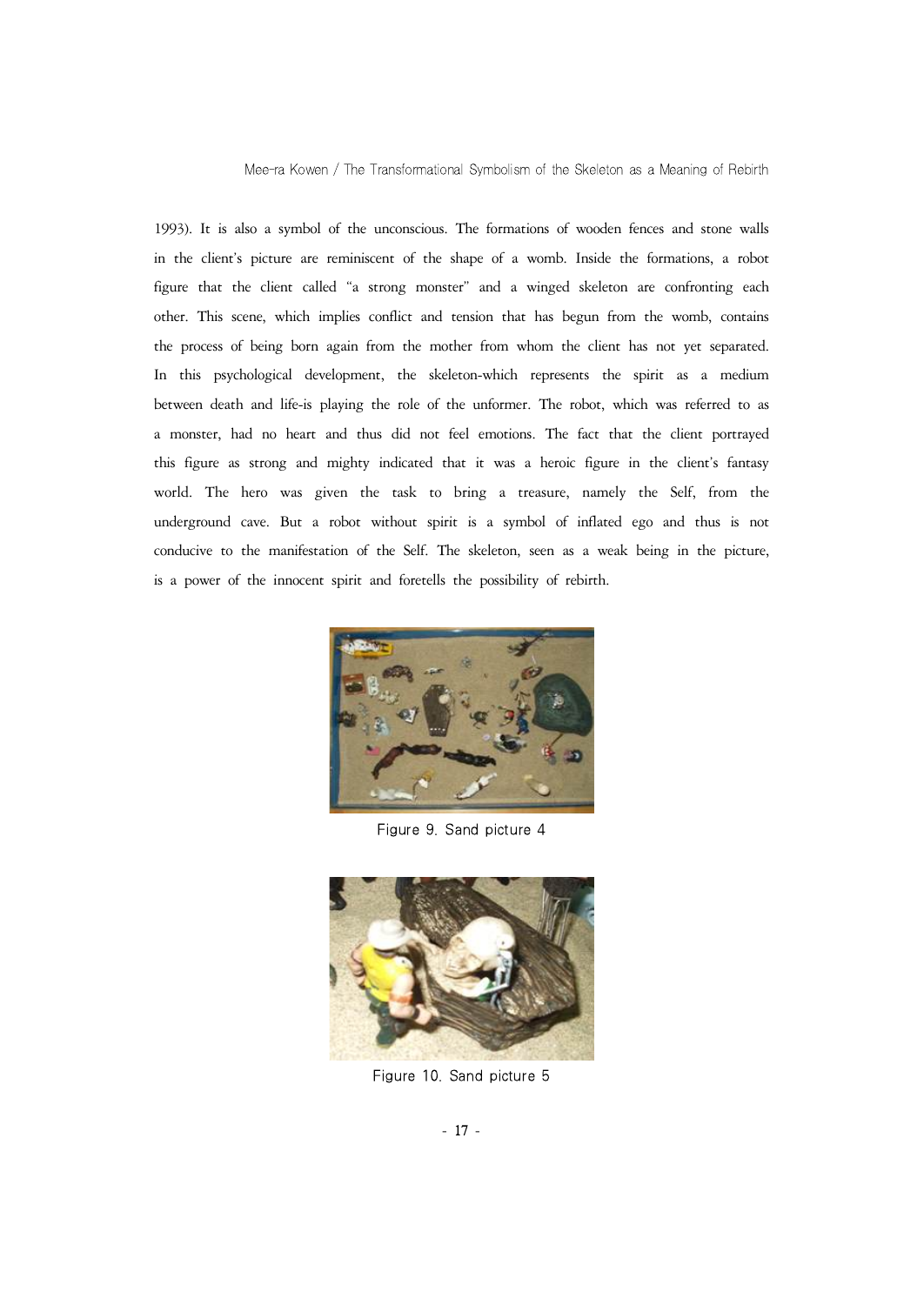

Figure 11. Sand picture 6

The client slowly looked around the shelves and seemed to be deep in thought. He placed his chosen figures very carefully into the sandtray. He gave his full concentration on doing his work in silence. The client pointed to where the horses were circling and said, "The four are standing well... But one horse couldn't stand up and fell so it is being whipped." The client identified two identical female figures as sisters. He explained that they are both fond of the same man, but the man likes the older sister. He then placed various types of human figures around the cave, as if they were protecting it, and elaborated that there was a fight between people and ghosts. The client defined the hierarchy of a cowboy, a swordsman, an archer, a police, and an armed man according to their power. He also ranked the skeleton figures, which he called "ghosts," in a hierarchical order. The client described that the skeleton in the coffin was the "strongest guy" in the ghost world. His explanation [for Figure 11] was that "the two skeletons and the pirates were originally a team, but they began to fight each other while arguing about who got to keep the treasure they had found." He then gave a long description about the different characteristics for each ghost.

(From the therapist's observation journal, August 2015)

Figure 9 was the client's fourth sand picture, made about a month after his first one. This was the first time since his initial sand picture that a skeleton appeared. The client was deep in thought and concentrated without talking, and the therapist was present for him also in silence.

It seemed that the client's implicit memory-from the early days of birth when he was neglected by his mother-and also his unconscious were reflected in the picture. The mother's absence made the world into a world of chaos and nothingness, and others vanished. In the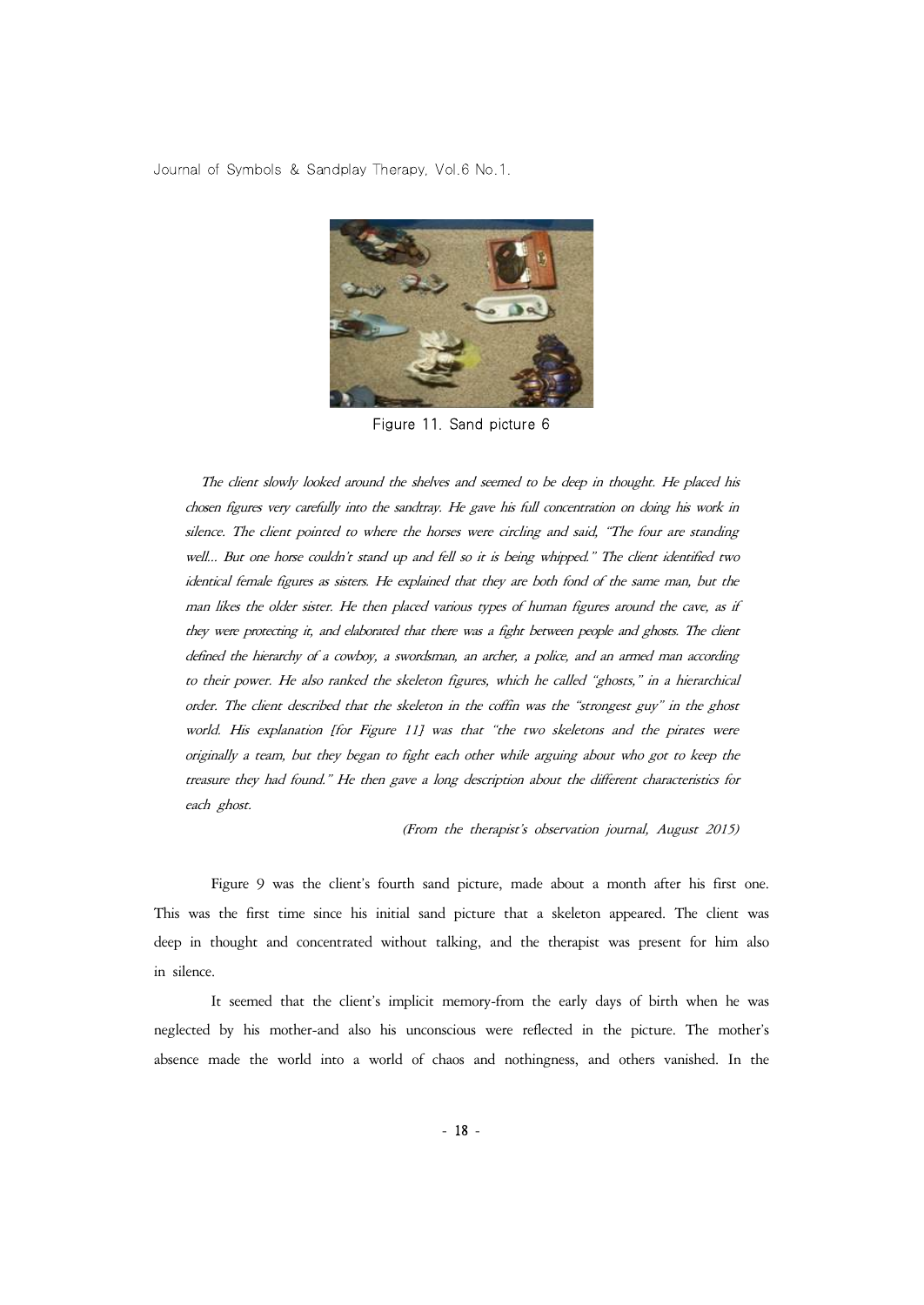child's experience, absence and death were equal, and absence made the child's death meaningful. Like it or not, a Great Mother figure who was in a primal relationship with the child was a goddess of destiny who determined life and death, as well as positive and negative developments. Her attitude was a decision made at the highest level, and to the child her absence was equal to an unknown guilt (Neumann, 1973).

Moreover, it seemed that the dysfunctional aspect of his psychological relationship with his twin brother, in other words a competition over the mother's affection, had induced the opposites of good and evil, and of life and death. Neumann (1973) asserted that the collective's attitude towards a child as well as the child's gender, character and development could be a problem of life and death. He also argued that negative judgments of a child's gender, status (e.g., twin), looks, circumstances during birth, and so on by the collective could generate a catastrophe that may prompt physical and psychological disabilities.

The skeleton hidden in a cave in the client's initial sand picture appeared in different places in later pictures. It could be said that the conscious had manifested, separated from the womb. According to Turner, figures are arranged in two groups in the second phase of psychic development in the sandplay process. In this stage of development, pain and deprivation appear as a sense of evil that abandons the mother and the witch. They appear as death and loss-opposites of growth-and, in sandplay, expressed as the client's recognizing the existence of his or her dark aspects. Deep sadness arises when one recognizes death and loss, but becoming conscious of it is part of the growth and development process (Turner, 2005).

Kalff (1989) observed that the symbolic images of the development of consciousness in this stage often have the characteristics of a fight. At this point in time in psychic development, the ego separates from the maternal energy of the unconscious. The client's sand picture contained people and ghosts-opposites of life and death-and a fighting scene between the skeletons and people, who represented evil and good respectively. The fight, which was dominated by the principle of power, played the role of a harbinger in the pre-conscious development level. The difference between the initial relationship phase of pre-conscious development and the fighting stage of ego development is that the conscious appears in the form of opposites in the latter stage (Turner, 2005). When evil is able to perceive good, one is fit to enter a stage of psychological transformation where he or she is able to entirely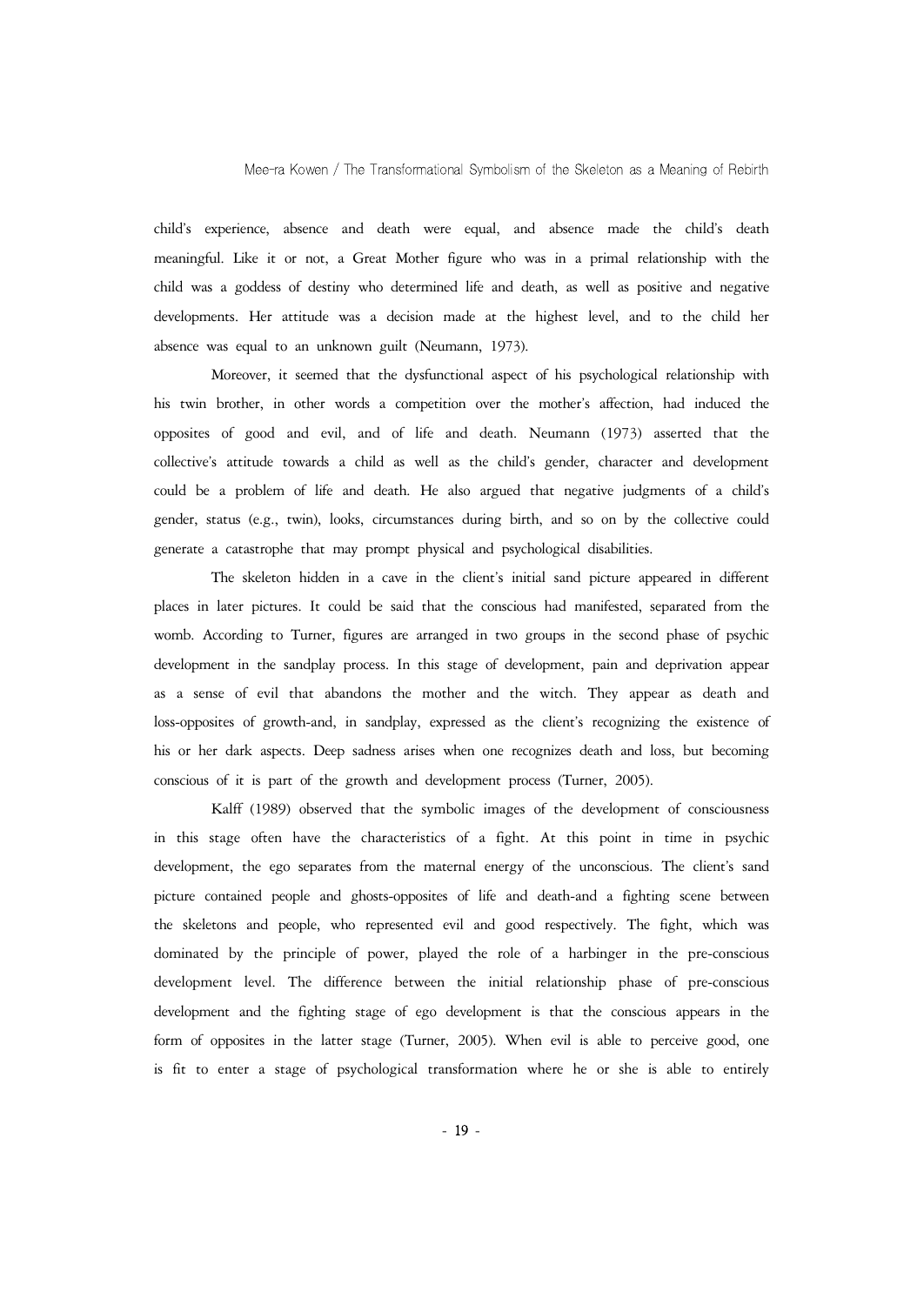recognize and unite the opposites. When life, symbolized by people, encounters death, symbolized by the skeleton, their difference is finally acknowledged. An indispensable element in this development stage is the manifestation of consciousness.



Figure 12. Sand picture 7

The client selected a tray with white sand and carefully touched the sand. She smiled shyly at me from time to time. She took her time observing the figures and placed them one by one into the tray. The area with the Jesus figure was heaven, she explained. She commented that it looked as if<br>a marriage ceremony was being held in heaven. The opposite side represented hell, and the gate was<br>being guarded by the fal differences between heaven and hell in the sandtray for quite some time. Then she talked about a church that she had attended until recently and also about the Bible. She explained that the table and food represented the world of reality in which we live. While doing the work, the client remembered the times when she had near-death experiences: during childhood when she nearly drowned, and also during a high-school field trip when a broken boiler almost caused a horrible accident.

(From the therapist's observation journal, April 2015)

Figure 12 was the initial sand picture created by a client who was in her early twenties. She did not make another picture for quite some time after this one. She lived together with her mother, and had lost all contact with her father since some time after the parents' divorce. They had divorced when the client was seven, and for two years she was under the care of her father. Circumstances later compelled them to move frequently,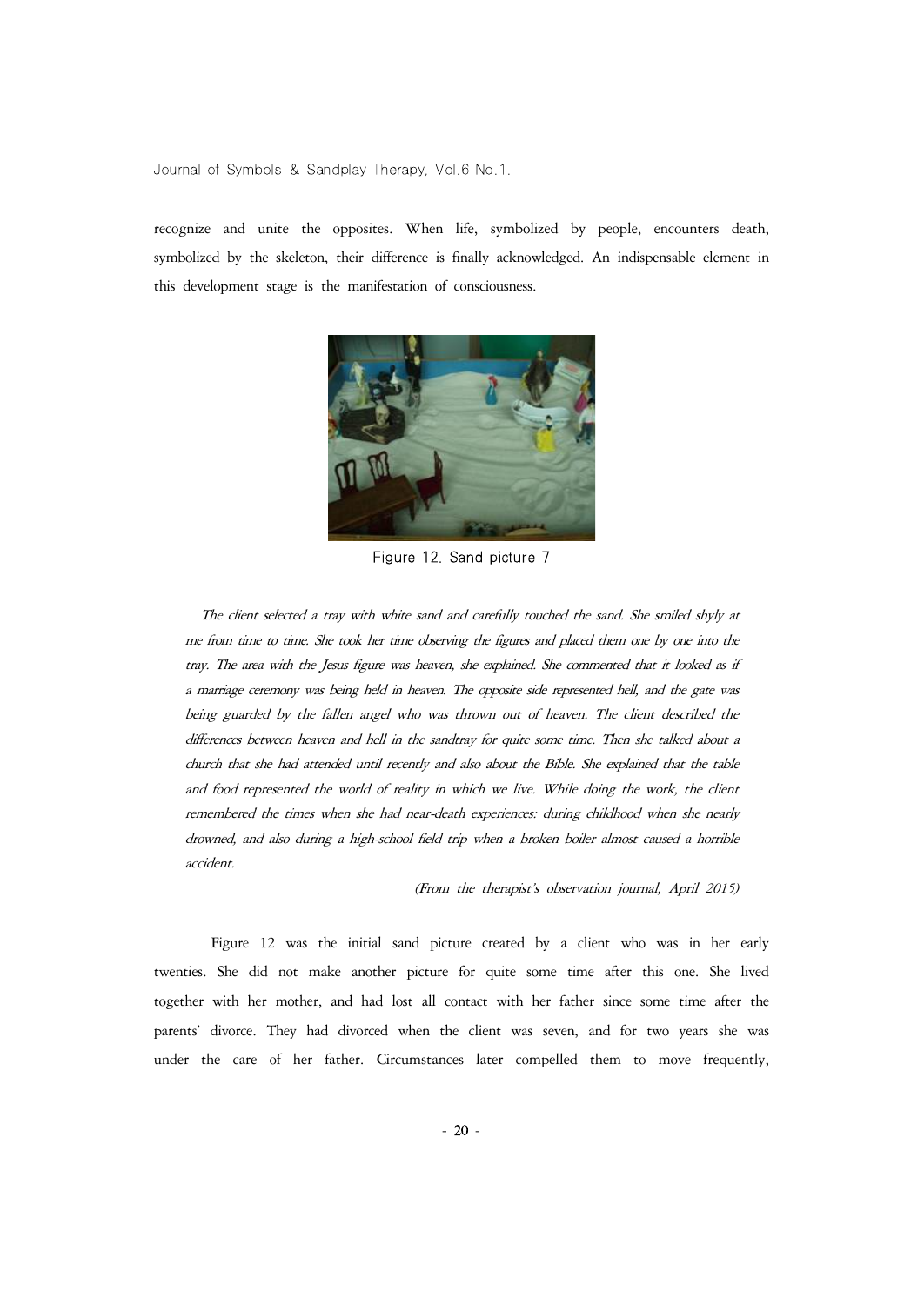disrupting the availability of a stable school for the client. In the end, she was unable to attend school. The client was neglected both physically and emotionally. Her mother and maternal grandmother eventually took her in but as she was continuously ostracized by her peers up until middle school, she developed a relationship trauma. At the time she came for therapy, she was undertaking vocational training. Her primary problems were social anxiety, somatization and hypoalgesia.

At the beginning of therapy, the client explained that she had attempted to receive psychological tests and counseling but had to stop because she suffered from somatic symptoms such as headaches and nausea. She admitted that even during the therapy session she felt anxious.



Figure 13. Sand picture 8

The skeletons appear in hell-next to heaven-in Figure 13. It seems the figures that remind us of the image of death are representations of her psychological void, a feeling of a dry and empty life. As the client was devoid of nurturance in early childhood, the ego had failed to promote the development of consciousness. It was surmised that she had led a life that hovered emptily around the boundary between life and death. Her several suicide attempts were probably the only time that made her aware that she was living.

In heaven, there is Jesus and a couple preparing for marriage. Marriage symbolizes union and also contains the conscious that tries to achieve wholeness (Ackroyd, 1993). Hell represents death, the spirit detached from the body, as symbolized by the skeleton. Additionally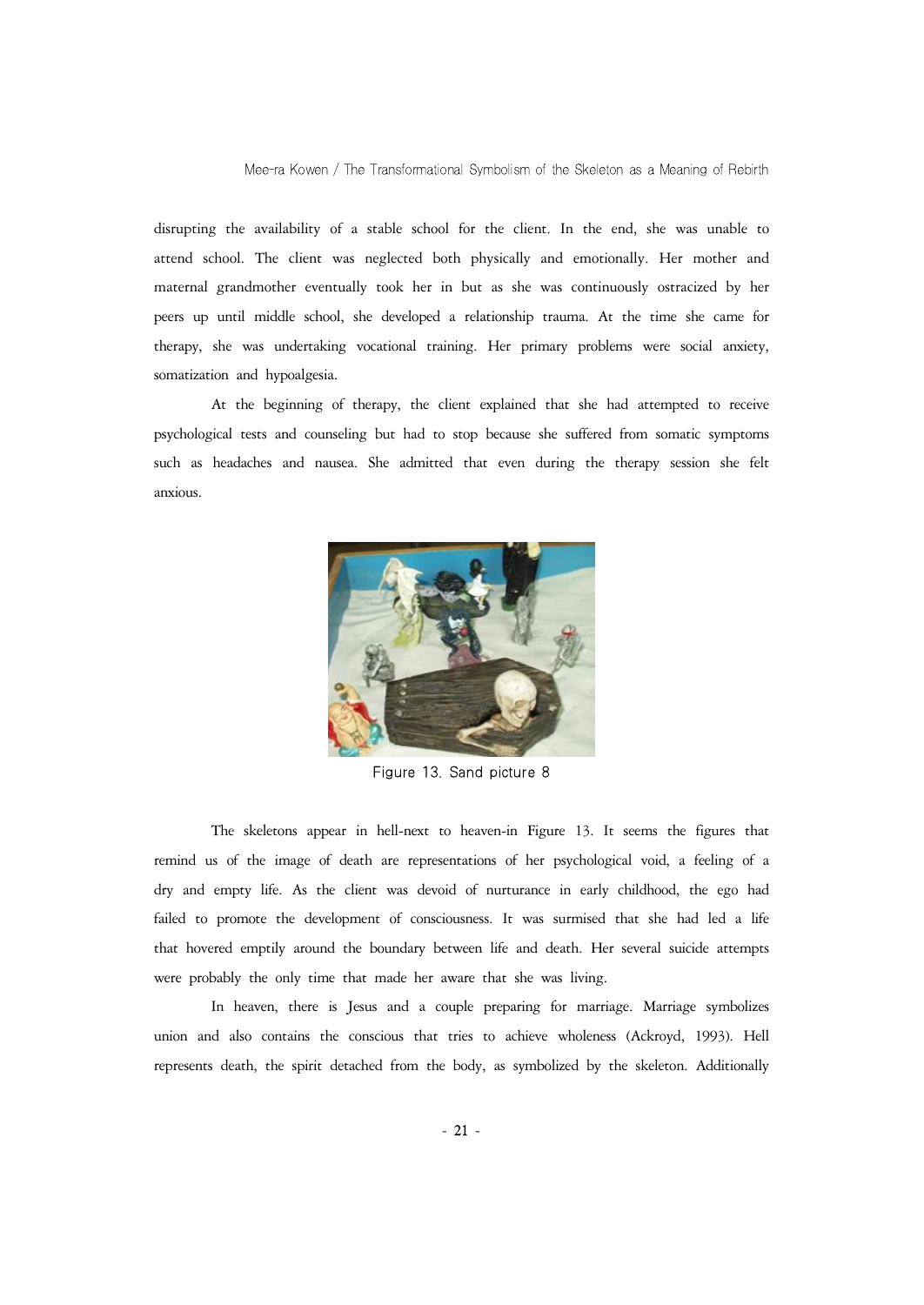in Figure 12, the coffin-which contains death-and the bathtub-the symbolic meaning of which is baptism or psychological rebirth-demonstrate the transformative aspect of the opposites in a symbolic way.

The characteristic of hell is that it is the opposite of the naturalness of the primal relationship, partially or entirely. It is hunger, pain, emptiness, coldness, helplessness, ultimate loneliness and the loss of all safety and shelter. It is a sudden fall to abandonment, and the fear of a void with no hope (Neumann, 1973). The client's childhood with its absence of nurturance could be seen through the way she swallowed her hunger and pain. Normal development has the power to unify, and enables one to adapt to his or her surroundings. Such normalcy cannot be forced upon by the negative mother archetype; it is guided by the relationship with the positive mother archetype, characterized by love and assurance.

Kalff (1989) and Neumann (1973) believed that for conscious to be expanded, psychological development must go through regression to its very initial stage. The client transforms through the symbols in the sandtray and is reborn through the ego's death and separation from the Self. The skeleton in the sandtray is a medium between life and death as well as a symbol of transformation, and it is the opposite of the symbol of heavenly marriage. The client experiences psychological transformation in which her body and soul integrate, and gradually breaks away from her fear of the devouring negative mother archetype.

## Ⅲ. Conclusion

The skeleton is a rare figure used in sandplay, probably because for modern men and women-in other words for all of us-its primary symbolism, death, is considered taboo. Though there were only a few pictures with the skeletons during therapy, the amount of meaning they had for my clients was enough to induce me to explore the skeleton's symbolism.

When life, symbolized by people, encounters death, symbolized by the skeleton, there is a manifestation of the consciousness that unites the opposites. The skeleton has the symbolic power to lead to rebirth through a change in consciousness. The client is transformed through the symbols in the sandtray, and is born again psychologically through the ego's death and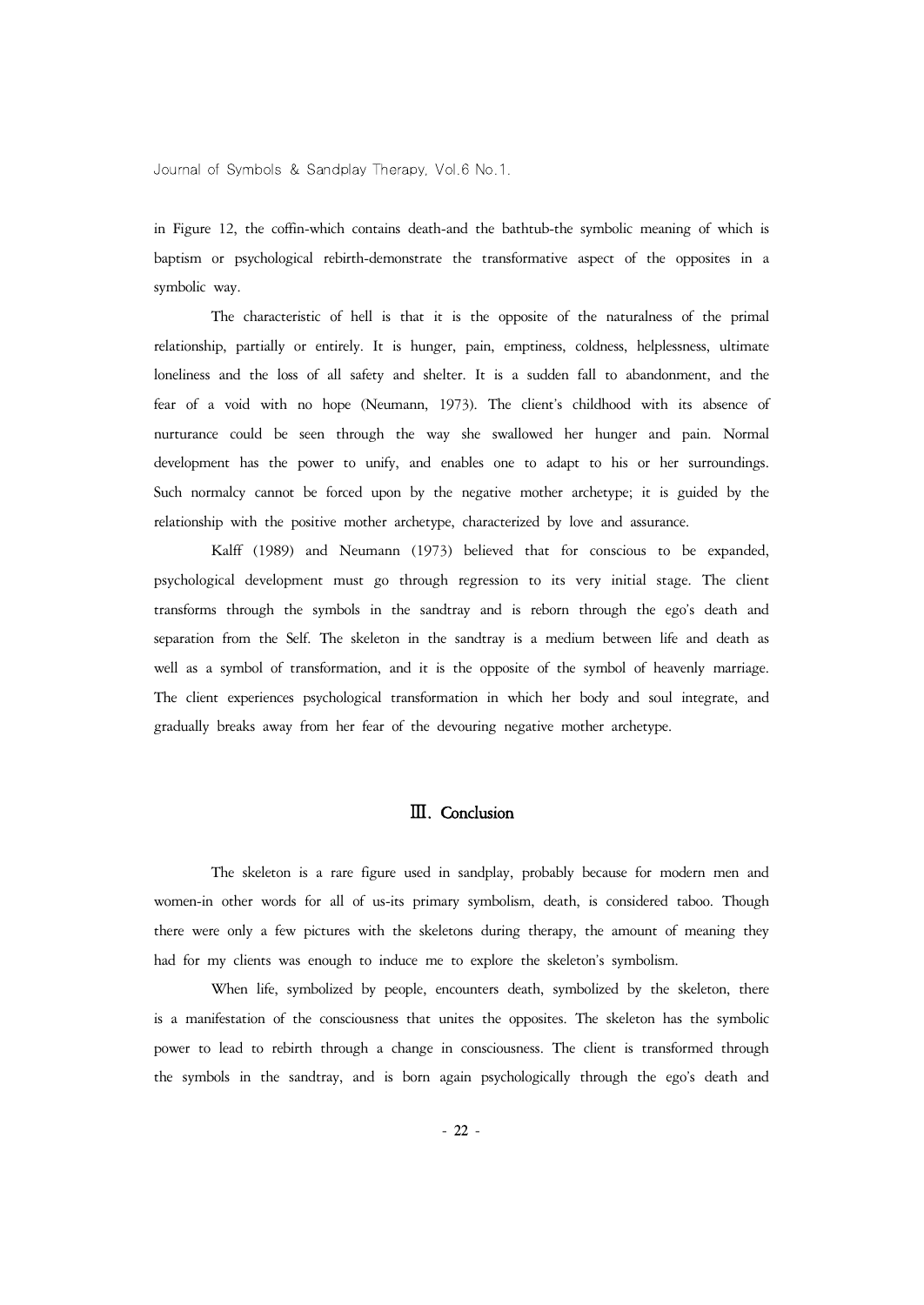separation from the Self. The skeleton is spirit that has broken away from the body; it is a medium that connects life and death, and the conscious and the unconscious. The objective of confronting the unconscious is to undergo transformation, and without it the unconscious will continue to wield the same amount of influence. As "the shelter for the intellectual psyche" and the medium between death and life, the skeleton contains the symbolism of transformation.

Such transformation connotes the power to depart from the old and to guide towards the symbolism of rebirth. The skeleton does not permanently symbolize death; also concealed in the skeleton is the symbolism of rebirth, the opposite of death. And the power that propels the death symbolism to unite with the rebirth symbolism is derived from a continued communication with the psyche.

Mankind, from ancient times, has viewed the death of unconsciousness as a cooperator of salvation in moments of exhaustion, crisis, and desire in the conscious life. The appearance of the skeleton in tales and rituals represents not the end of life but rather coexistence with death, which cannot be detached from life. It is my sincerest hope that, through sandplay therapy, the clients would be able to resolve their fear of encountering the unconscious, symbolized by death, and trust the archetypal meaning of the skeleton and follow its guidance.

#### "Memento mori!"

"Vanity of vanities all is vanity."

#### **References**

- Ackroyd, E. (1993). A Dictionary of Dream Symbols: With an Introduction to Dream Psychology. New York: Sterling. (Korean trans. 1997).
- Cavendish, R, & Koichiro, M (2008). 1001 Historic Sites You Must See Before You Die. New York: Barrons. (Korean trans. 2009).

Cho, H. S. (2006). Mystery of our Mythology. Seoul: Hankyoreh.

Cho, H. S. (2013). The Skeleton: A Mediator between Death and Life. Korean Cultural Studies. 59. 317-343.

Cho, Y. L. (2013). Research Work in the Form of an Animal Head Bone Material. Seoul: Hongik